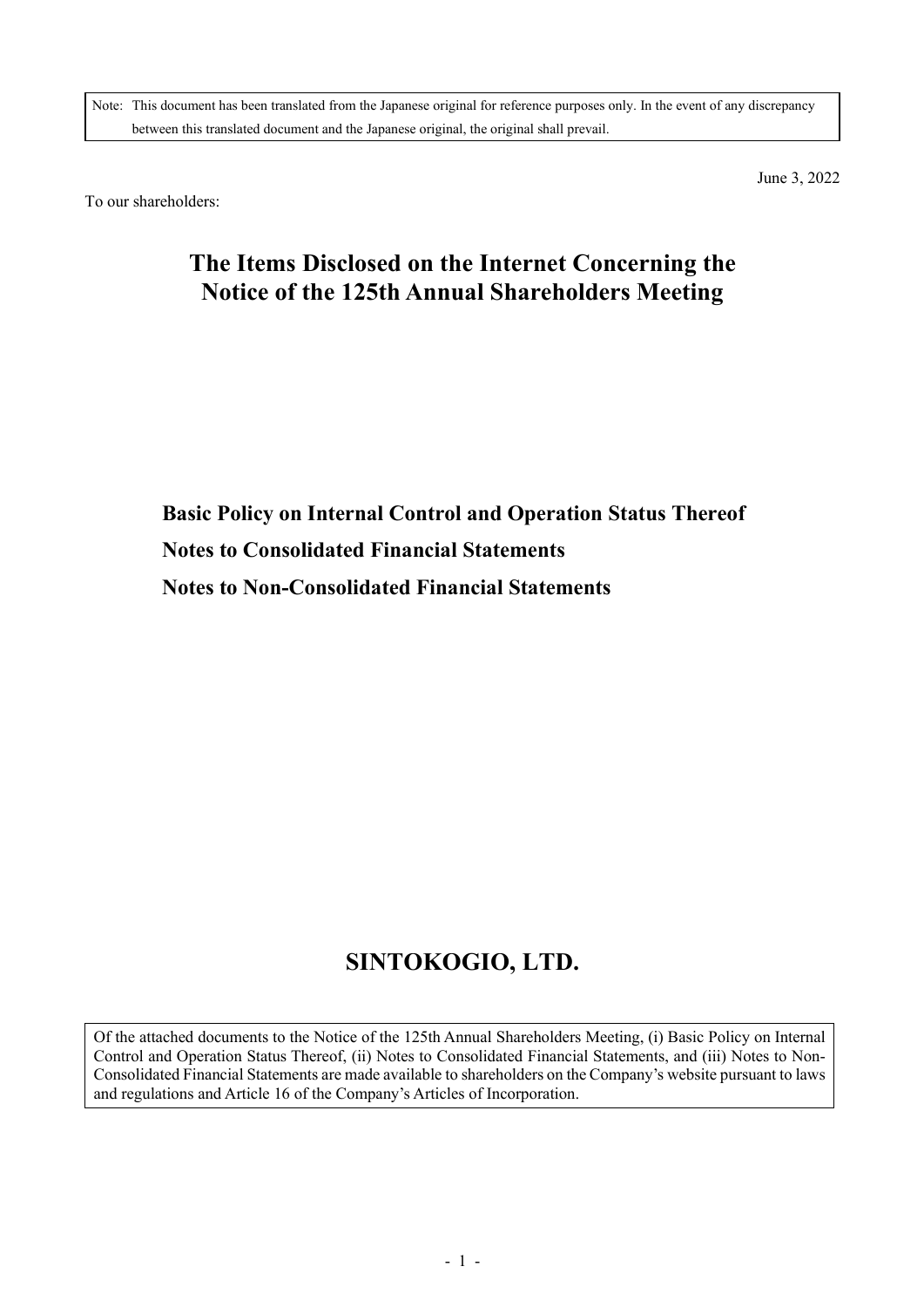# **Basic Policy on Internal Control and Operation Status Thereof**

The Company applies the following matters resolved at a Board of Directors meeting as the Basic Policy Concerning Internal Control Systems as explained below.

Systems and other businesses for ensuring the compliance of execution of duties by Directors with laws, ordinances and the Articles of Incorporation, systems for ensuring the appropriateness of businesses performed by a corporate group consisting of the Company and its subsidiaries (hereinafter the "Group"), and the operation status for the said systems

- 1. Systems concerning the storage and management of information related to execution of duties by the Company's Directors and the operation status for the said systems
	- (1) Materials related to the agendas for the Company's Board of Directors meetings and items submitted thereto, and the minutes of the said meetings shall be prepared on the basis of legal provisions, and stored and managed in accordance with the term of storage.
	- (2) Important documents related to business execution shall be stored and managed in accordance with the term of storage, in addition to written applications for approval that serve as information concerning the execution of the Company's businesses, materials attached thereto, the minutes of the meetings of meeting bodies and committees, etc. participated in by the Company's Chief Executive Officer, written contracts evidencing the Company's rights and obligations, accounting documents, and account books, etc.
	- (3) Storage, management and access to information stated above shall be prescribed in Document Management Regulations. The approval of the Board of Directors and understanding of the Board of Auditors shall be obtained when revising the Document Management Regulations.

#### (Operation status)

Directors, Auditors and the Audit Group read the minutes of Board of Directors meetings and the records of written approval applications, etc., or obtained their copies in the fiscal year under review as needed in order to fulfill their responsibilities.

- 2. Regulations and other systems concerning the management of the risk of loss involving the Company, and the operation status for the said systems
	- (1) Regarding major risks involved in the Company's business administration, systems needed for the management of individual risks shall be prepared by clarifying responsible divisions and Officers in charge by risk category.
	- (2) Risks shall be grasped and analyzed, and countermeasures shall be planned, implemented, assessed, and followed up by visualizing whole major risks concerning the Company not limited to individually managed risks in a risk map and prioritizing those risks through the establishment of the Risk Management Committee aimed at managing them comprehensively.
	- (3) The Risk Management Regulations that serve as the basis for risk management and related individual regulations shall be established.
	- (4) Action guidelines and manuals shall be prepared by risk category, and training and education shall be provided to facilitate their understanding.
	- (5) Business continuity plans (BCPs) shall be formulated to prepare for disasters, etc., and training shall be provided for preventing and reducing disaster damages. In addition, risk distribution measures, including the storage of components and consumables, shall be taken as needed.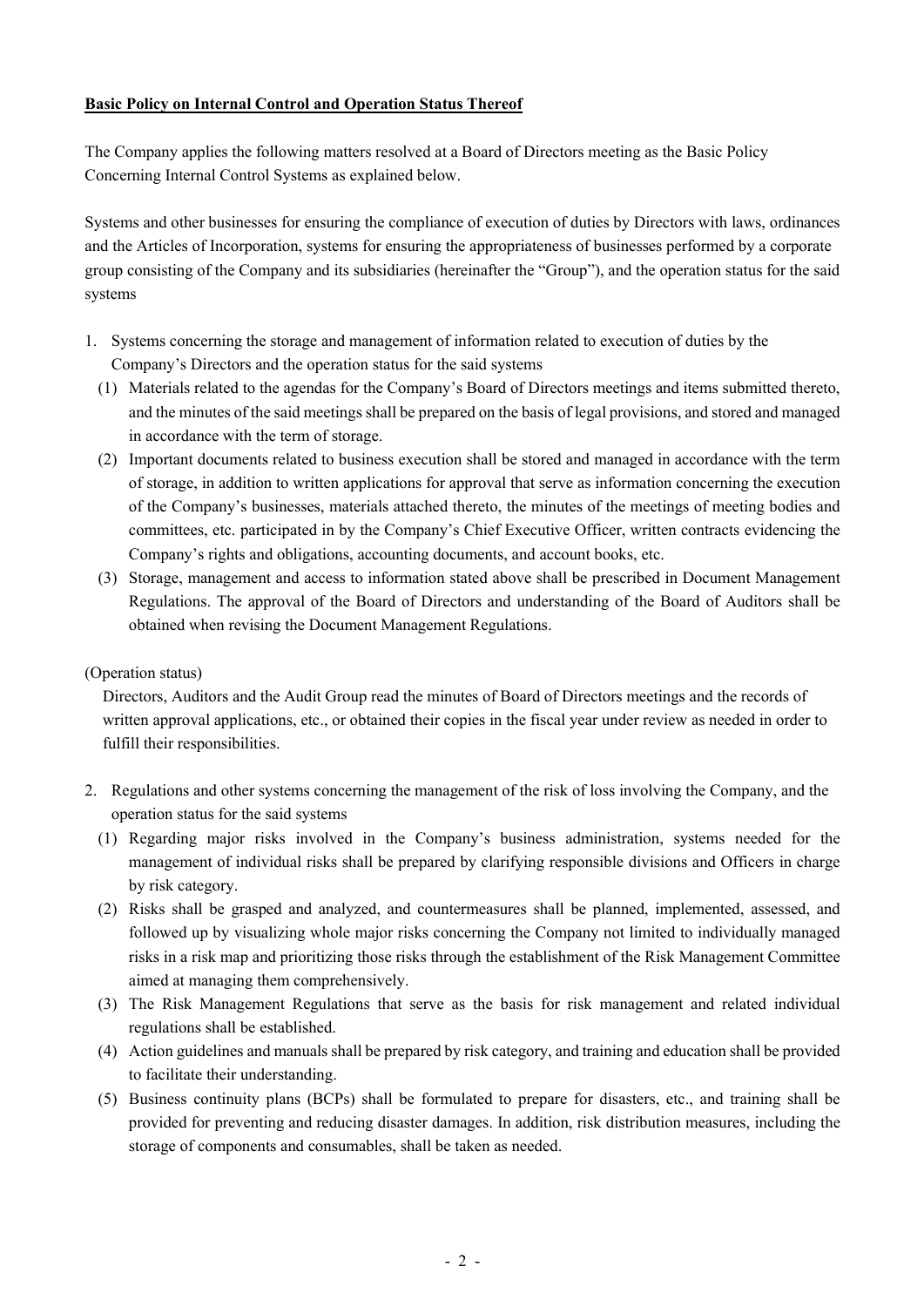- The Risk Management Committee had three (3) annual meetings. The Committee decided on Directors in charge of and divisions responsible for respective major risks surrounding the Company, in addition to reviewing a visualized risk map. Directors in charge decided on a basic approach and specific methods for dealing with the risks based on their discussions.
- The status of activities by the Risk Management Committee was reported to the Board of Directors.
- BCPs for restoring production, etc. are formulated at the Headquarters and respective bases to prepare for disasters, etc. Periodic training (on initial responses and restoration responses) is provided every year to continue the improvement of BCPs.
- 3. Systems for ensuring effective execution of duties by the Company's Directors and the operation status for the said systems
	- (1) Systems for managing business plans
		- (i) The Medium-Term Business Plan and business plans for respective fiscal years shall be formulated with clarified basic management policies, such as the management philosophy and the mission as their basis. Management targets including those for business results and business strategies decided in those plans shall be incorporated into plans and targets for respective divisions and managers in business execution lines for the sake of their achievement. Businesses shall be operated through the chain of those targets.
		- (ii) Whether or not results for management targets are advancing as planned shall be verified at the Executive Meeting every month. In addition, required measures shall be discussed and decided by the Board of Directors based on quarterly, semiannual and annual business reports.
	- (2) Systems for managing business execution
		- (i) Criteria for important business execution matters that should be submitted to and decided by the Board of Directors shall be clarified in accordance with the Board of Directors Regulations.
		- (ii) The Board of Directors shall be made to specialize in decision-making and supervisory functions by expanding the Executive Officer System. At the same time, business execution shall be made more efficient and speeded up, and where responsibility for the execution lies shall be clarified by transferring authority over the execution of regular businesses to Executive Officers.
		- (iii) Authority over and responsibility for daily business execution shall be appropriately transferred to reporting lines in order, and responsible persons at respective levels shall make decisions timely and appropriately under the authority and responsibility of Executive Officers in accordance with the Administrative Authority Regulations and the Division of Duties Regulations.

#### (Operation status)

The President decides on the Medium-Term Business Plan, business plans for respective fiscal years, and required measures based on discussions with respective divisions. The President receives reports on progress, and reports progress to the Board of Directors. Senior Executive Officers and Executive Officers, etc. execute duties assigned to each of them in accordance with relevant regulations.

- 4. Systems for ensuring the compliance of execution of duties by the Company's Directors and employees with laws, ordinances and the Articles of Incorporation, and the operation status for the said systems
	- (1) SINTO Corporate Ethics Action Guidelines which prescribe actions and a frame of mind the Company's Officers and employees need for observing laws, ordinances and the Articles of Incorporation and maintaining a high sense of ethics, and a manual for specific actions based on the Guidelines shall be formulated, and made known to all parties.
	- (2) The Nomination and Remuneration Committee consisting of Independent External Officers only (in which Independent External Directors are members and Independent External Auditors are attendees) shall be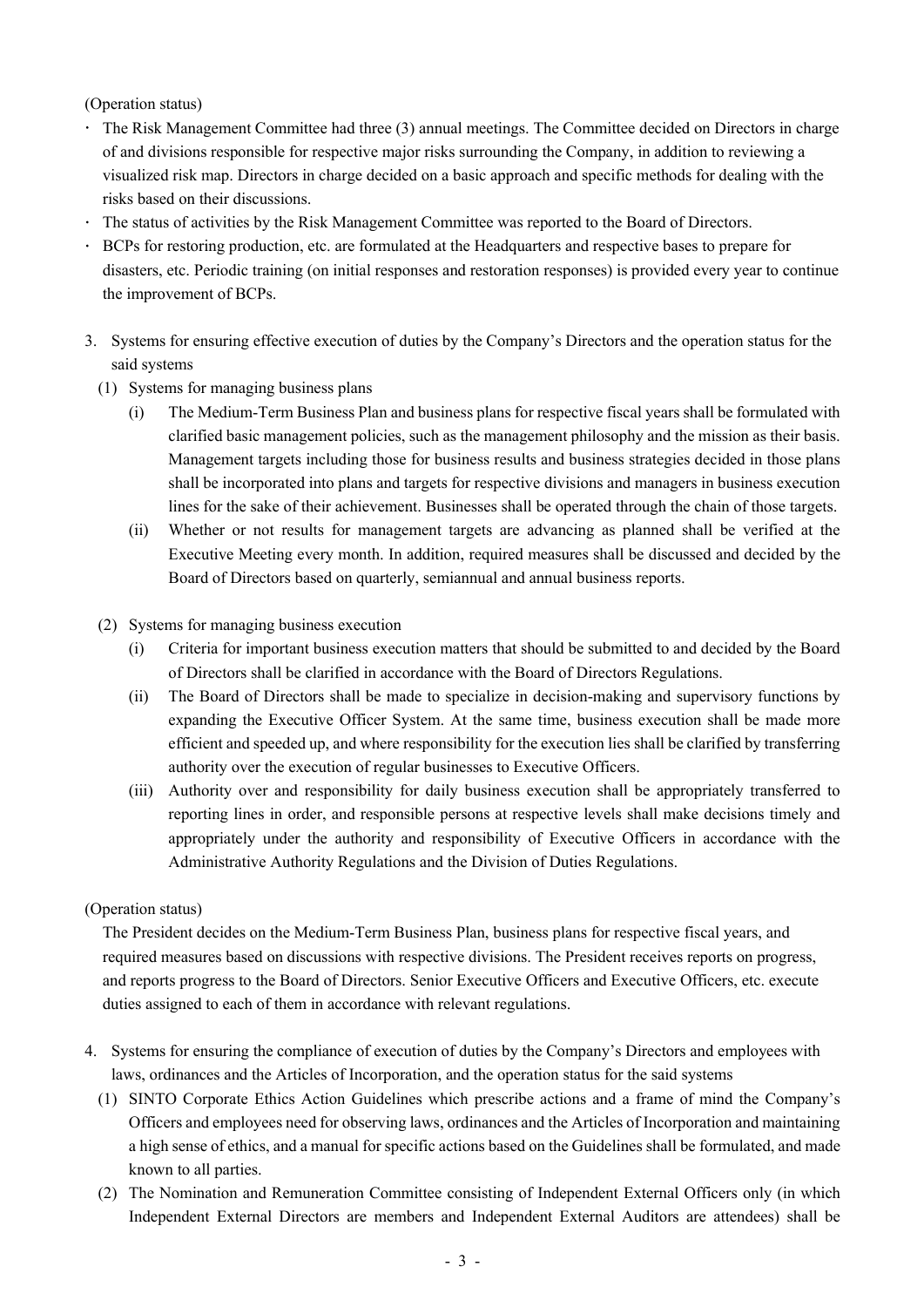established on the basis of the Board of Directors Regulations. The Committee shall deliberate and resolve matters concerning basic policies on the nomination of and remuneration for Directors and Auditors, etc., nomination, evaluation and remuneration, and submit its resolutions to the Board of Directors.

- (3) The Sustainability Committee shall be established to plan and promote activities focused on the environment, health and safety. At the same time, the Compliance Committee shall be set up to strengthen initiatives related to compliance.
- (4) The Audit Group shall be established to periodically audit the status of internal control within the Company.
- (5) The SINTO Speak-up System shall be prepared to enable the Company's Officers and employees to make a whistle-blowing report to the Company's Auditors and its legal division, or external lawyers directly.
- (6) Resolute responses shall be in the ordinary times given to antisocial forces and organizations that threaten social order and safety in close cooperation with external specialist bodies such as lawyers. Unreasonable demands shall be confronted firmly by means of organized responses.
- (7) Education systems by position rank such as new employees, mid-career employees and newly-appointed mangers, etc. and education systems by job category such as sales and management shall be promoted to facilitate the acquisition of required knowledge and improve a sense of ethics.

# (Operation status)

- The Company asked its Director in charge of business execution to confirm the compliance of execution of duties in the fiscal year under review with laws, ordinances and the Articles of Incorporation, and received from the said Director the written confirmation of the compliance.
- Training by position rank concerning the SINTO Corporate Ethics Action Guidelines was provided.
- The Nomination and Remuneration Committee in which four (4) External Directors who are Independent Officers are members and two (2) External Auditors are attendees held two (2) annual meetings, deliberated and passed a resolution on the nomination of Directors and remuneration for them, etc., and submitted its resolutions to the Board of Directors.
- The Sustainability Committee held two (2) annual meetings, and reported the status of its activities to the Board of Directors.
- An audit by Auditors, audit by the Accounting Auditor, and internal audit were conducted. Information was reciprocally and closely exchanged, and proposals for improvement were made as needed.
- Contact points for whistle-blowing are set up at Statutory Auditors, and inside and outside of the Company, and made internally known to respond to the declaration of facts. The prohibition of disadvantageous treatment is clearly stated when making their establishment internally known.
- The Compliance Committee held one (1) annual meeting, and reported the status of its activities to the Board of Directors.
- 5. Systems for ensuring the appropriateness of businesses at the Group and the operation status for the said systems
	- (1) Systems concerning reports to the Company of matters related to execution of duties by the Group's Officers and employees
		- The Company shall require periodic reports to the Company of important information, such as the business results and financial conditions of Group companies, under the Affiliated Company Management Regulations established by itself. In addition, the Company shall require deliberation and approval by its Board of Directors regarding important matters that fall under its Board of Directors Regulations.
	- (2) Regulations and other systems concerning the management of the risk of loss by Group companies The Company shall establish the Risk Management Regulations that prescribe risk management for the Group as a whole, determines responsible divisions by risk category under the said Regulations, and comprehensively manages risks for the entire Group.
	- (3) Systems for ensuring efficient job execution at Group companies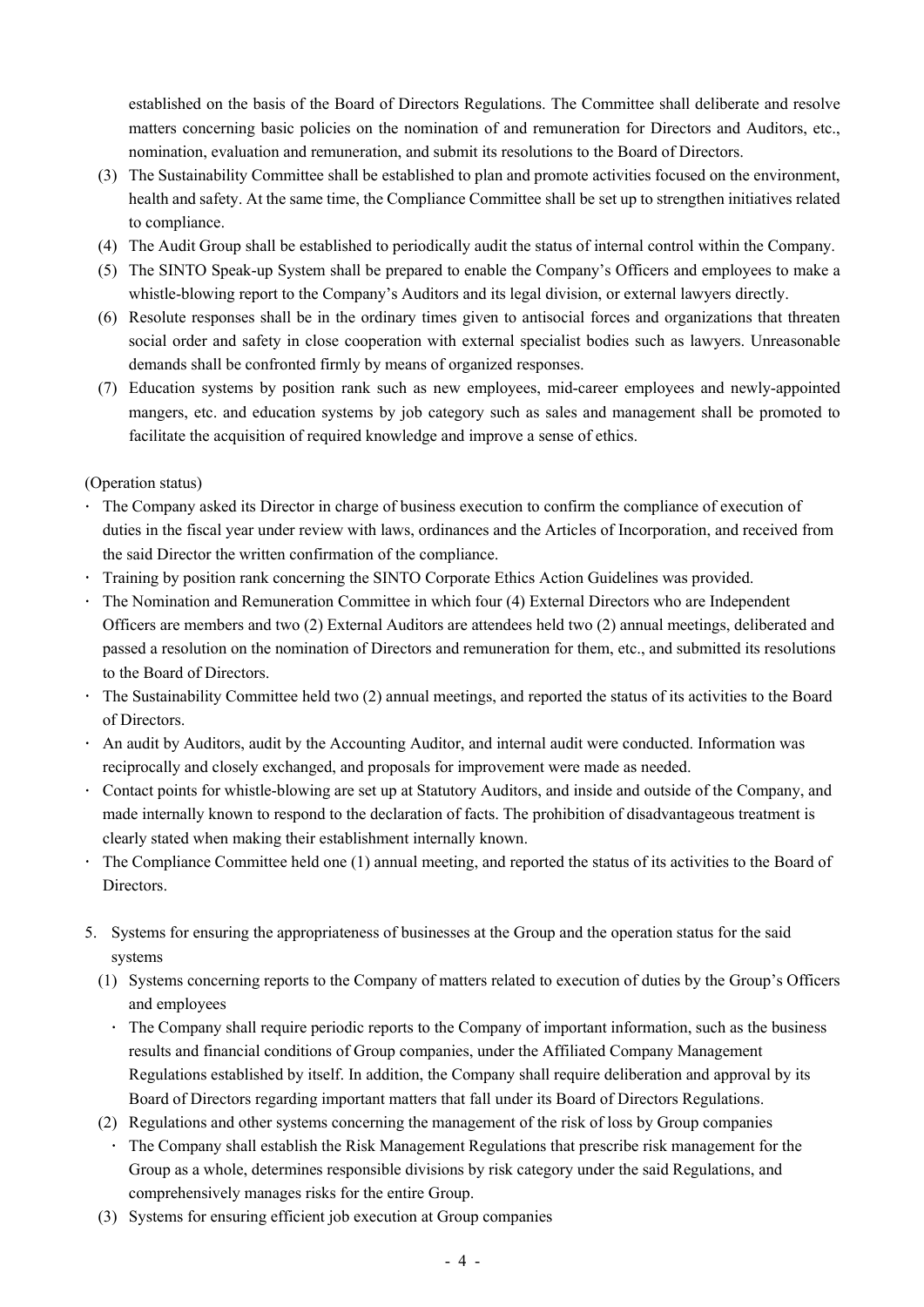- (i) The Company shall formulate the Group Medium-Term Business Plan that covers a period of three (3) fiscal years, set priority management targets for the entire Group for each fiscal year based on discussions, review progress periodically, and implement countermeasures confirmed reciprocally.
- (ii) The Company shall set criteria concerning the division of duties, authority, decision-making and other matters related to organization in the Group, and instruct Group companies to build systems based on the criteria.
- (4) Systems for ensuring the compliance of job execution at Group companies with laws, ordinances and the Articles of Incorporation
	- (i) The Company shall establish the SINTO Corporate Ethics Action Guidelines and make the Guidelines known to all Group Officers and employees.
	- (ii) The Company shall establish Sinto Beliefs applied to all Group Officers and employees including those at overseas Group companies, and make the Corporate Ethics Action Guidelines, safety policies, environmental policies and quality policies known to all parties.
	- (iii) The Company shall position appropriate numbers of Auditors at Group companies in Japan according to their respective sizes.
	- (iv) The Company shall seek to raise the compliance awareness of Officers and employees at Group companies in Japan. At the same time, the Company shall aim to make compliance matters known to all parties by organizing periodic meetings participated in by the presidents of Group companies.
	- (v) The Company's Audit Group shall periodically conduct internal audits of Group companies based on the Internal Audit Regulations and the Affiliated Company Management Regulations.
	- (vi) The Company shall prepare the SINTO Speak-up System enabling Officers and employees at Group companies in Japan to make a whistle-blowing report to the Company's Auditors, its legal division, or external lawyers directly, and prohibit dismissal and other disadvantageous treatment for the reason of making the reports.
	- (vii) The Company shall work to prepare relevant regulations in accordance with internal control assessment criteria concerning generally accepted financial reports in order to ensure the reliability of the Group's financial reports. At the same time, the Company shall prepare systems for making appropriate reports, and build structures for periodically and continuously assessing preparation and operation status for the systems.

- The Company received reports on important information, such as business results for Group companies, in accordance with relevant regulations, and submitted those reports to its Board of Directors for deliberation and approval as needed.
- The Company received reports on a map of risks at Group companies in Japan, and worked to grasp risks for the Group as a whole.
- The Company provided training on compliance and other matters to Directors and Auditors at Group companies in Japan.
- The Company converted audit items at Group companies in Japan into a checklist, and received reports on audit results from Auditors at the said companies.
- The Company received business reports and reports on the state of risks, such as information on complaints and accidents, from top managers at Group companies in Japan every month. At the same time, the Company received reports on the results of Board of Directors meetings held every month. The Company held a meeting participated in by the top managers of Group companies once every quarter, and worked to make compliance matters known to all parties. At the same time, the Company received reports on the progress of business plans for each fiscal year at respective companies. In addition, Group companies in Japan held their respective Annual Shareholders Meetings in May, and reported their results to the Company's top manager.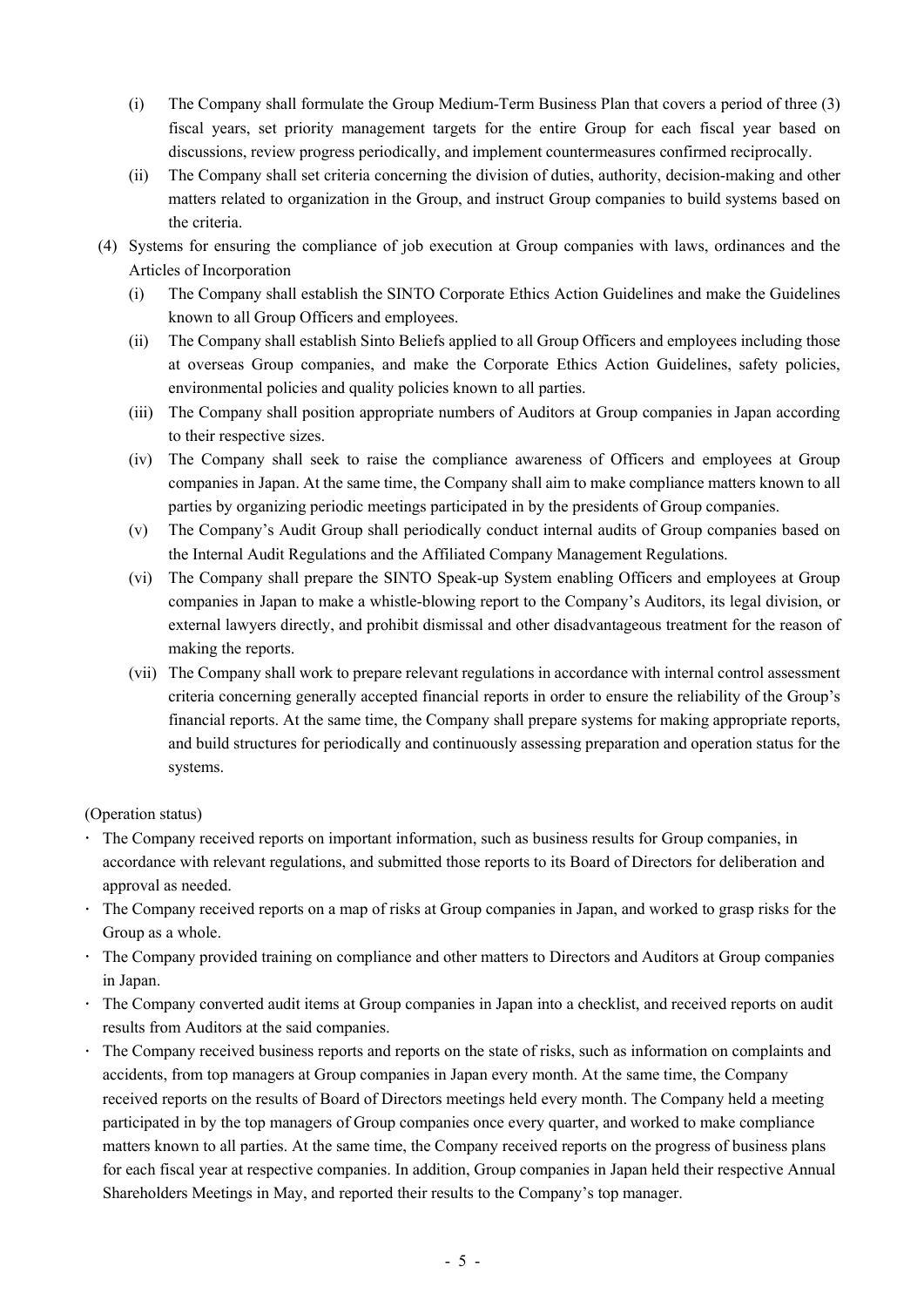- The Company received reports on the state of audits by Auditors at respective Group companies in Japan from their top managers. At the same time, the Company received audit results to the effect that no material fact of the violation of laws, ordinances or the Articles of Incorporation existed.
- The Company is continuing to maintain and step up the management of risks at overseas Group companies through holding companies in the United States and Europe.
- The Company received business reports and reports on the state of risks, such as information on complaints and accidents, from top managers at overseas Group companies every month. At the same time, the Company received reports on the results of Board of Directors meetings held periodically.
- The Company worked to make Group management policies known to overseas Group companies by holding the SINTO INTERNATIONAL CONFERENCE participated in by its top manager and his counterparts at the overseas Group companies in July. Through the conference, the Company confirmed the risk management status at the Group companies. The Company also received reports on the progress of business plans for the fiscal year. Furthermore, the Company held a report meeting for overseas Group companies at the end of the year where the progress of business plans, etc. were reported to its top manager. Overseas Group companies also held their respective Annual Shareholders Meetings, and reported their results to the Company's top manager.
- The Company received from the top managers of overseas Group companies a written pledge to the effect that they submit required reports to the Company and obtain required approval from the Company based on regulations established by the Company.
- The Company's Auditors, Accounting Auditor and Audit Group conducted audits of Group companies in Japan and overseas Group companies in concert with one another.
- The Company is responding to the declaration of facts by setting up contact points for whistle-blowing at Statutory Auditors, and inside and outside of the Company, and by making them known to Group companies in Japan. The Company is clearly stating the prohibition of disadvantageous treatment when making their establishment known to Group companies in Japan, too.
- In addition to the above, the Company appropriately operated the systems in accordance with the systems stated above.
- 6. Systems concerning employees who should assist the Company's Auditors in their duties in cases where the Auditors requested their assignment, matters concerning the independence of the said employees from the Board of Directors and the guarantee of the effectiveness of instructions, and the operation status for the said systems
	- (1) Individuals appropriate as employees to assist the Company's Auditors in the execution of their duties shall be posted in cases where the Auditors requested them.
	- (2) Regarding execution of duties by employees who should assist the Company's Auditors in the execution of their duties, a system for keeping the said employees independent from the Company's Board of Directors shall be secured.

The members of the Company's management division in charge are providing assistance to the Auditors.

- 7. Systems for the Directors and employees of the Company and Group companies to make reports to the Company's Auditors and the operation status for the said systems
	- (1) The Company's important documents, such as the records of its Auditors' attendance at important internal meetings, written approval applications, the minutes of important meetings and important reports, shall be provided to the Auditors. At the same time, systems enabling their reading as needed shall be secured.
	- (2) The Officers and employees of the Company and Group companies shall promptly and appropriately report matters concerning business execution when reports on them are requested by the Company's Auditors.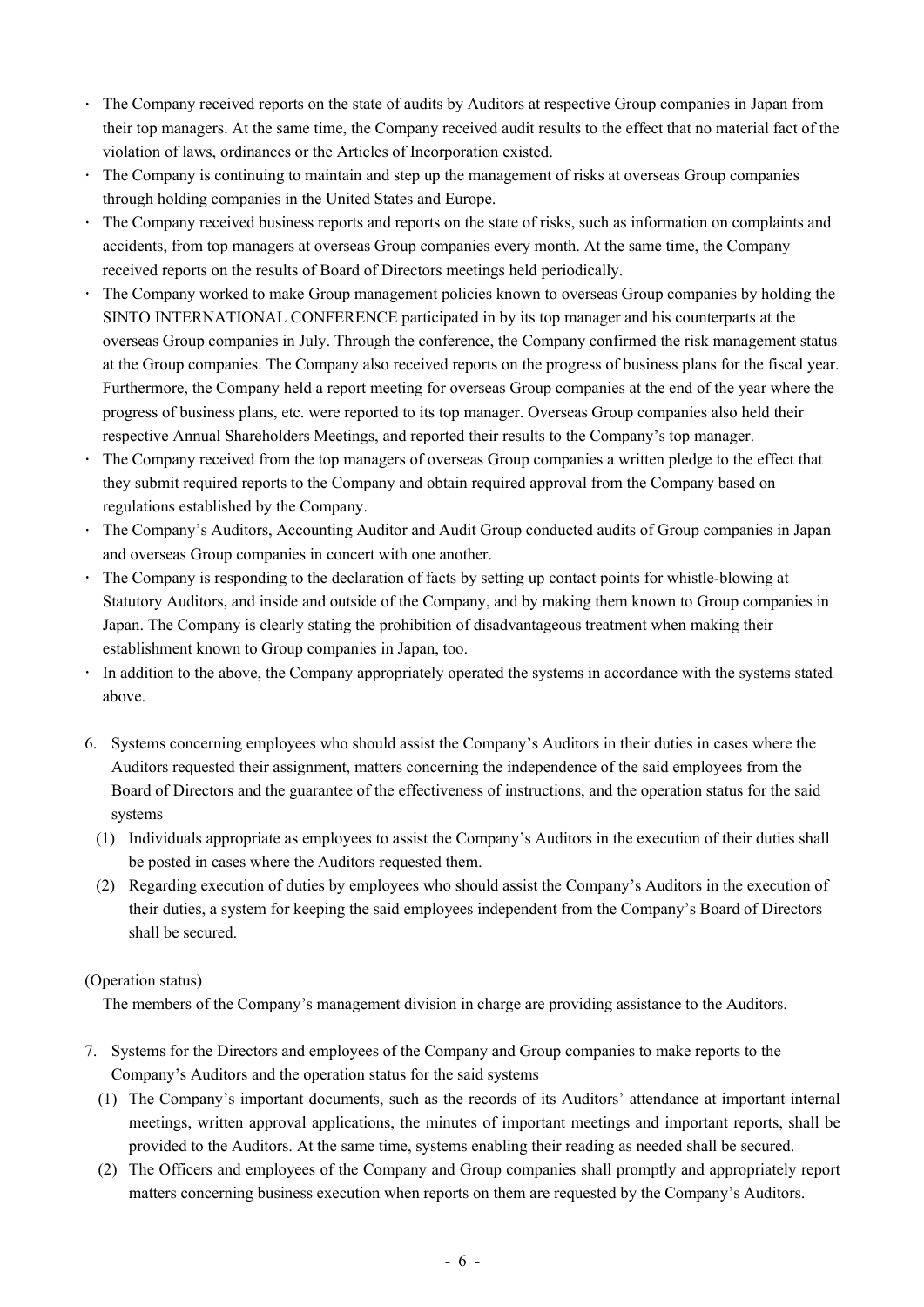- (3) The Officers and employees of the Company and Group companies shall directly submit reports to the Company's Auditors when facts that may cause remarkable damages to the Company or its subsidiaries, such as the violations of laws and ordinances, etc., are discovered.
- (4) The Company's Audit Group shall periodically submit reports to the Company's Auditors, and report the status of internal audit, etc. at the Company and the Group.
- (5) The Company's division in charge of the whistle-blowing system shall periodically report to the Company's Auditors the status of such reports by the Officers and employees of the Company and Group companies.

- The Company's division in charge of the whistle-blowing system reported to Auditors the details of whistleblowing by the Officers and employees of the Company and Group companies, and the state of responses.
- The Company published in its monthly internal newsletter that Officers and employees of the Company and its Group companies may report directly to the Company's Auditors.
- In addition to the above, the Company appropriately operated the systems in accordance with the systems stated above.
- 8. Systems for ensuring that a person who made reports as described in the preceding article will not be subject to any disadvantageous treatment for making such reports, and the operation status for the said systems
	- (1) The Company shall prohibit the disadvantageous treatment of Officers and employees who made reports to its Auditors for making such reports, and make this rule known to all Group Officers and employees.
	- (2) The Company shall prescribe in the SINTO Speak-up System and the detailed regulations for its operation established based on the Risk Management Regulations that Group Officers and employees may report directly to the Company's Auditors. At the same time, the Company shall clearly state the prohibition of dismissal and other disadvantageous treatment due to such reporting itself.

#### (Operation status)

- The Company operated the systems, and confirmed the absence of problems based on the systems stated above.
- 9. Matters concerning procedures for the advance payment or reimbursement of expenses incurred in the execution of duties by the Company's Auditors and other policies concerning the treatment of expenses or liabilities incurred in the execution of such duties, and the operation status for the said systems
	- (1) In the event that an Auditor of the Company requests the Company for advance payment of expenses, etc. under Article 388 of the Companies Act in connection with the execution of his/her duties, the Company shall, after deliberation by the department in charge, promptly dispose of such expenses or liabilities, unless such expenses or liabilities are deemed not necessary for the execution of such Auditor's duties.
	- (2) The Company shall allocate a certain amount every year to pay for expensesincurred in the execution of duties by its Auditors, etc.

#### (Operation status)

There was no budget shortfall in conducting audits in accordance with the audit plan for the fiscal year under review.

- 10. Other systems for ensuring effective audits by the Company's Auditors and the operation status for the said systems
	- (1) Opportunities for on-demand or periodic interviews, or opinion exchanges with the Company's Auditors, Chief Executive Officer and Accounting Auditor shall be secured.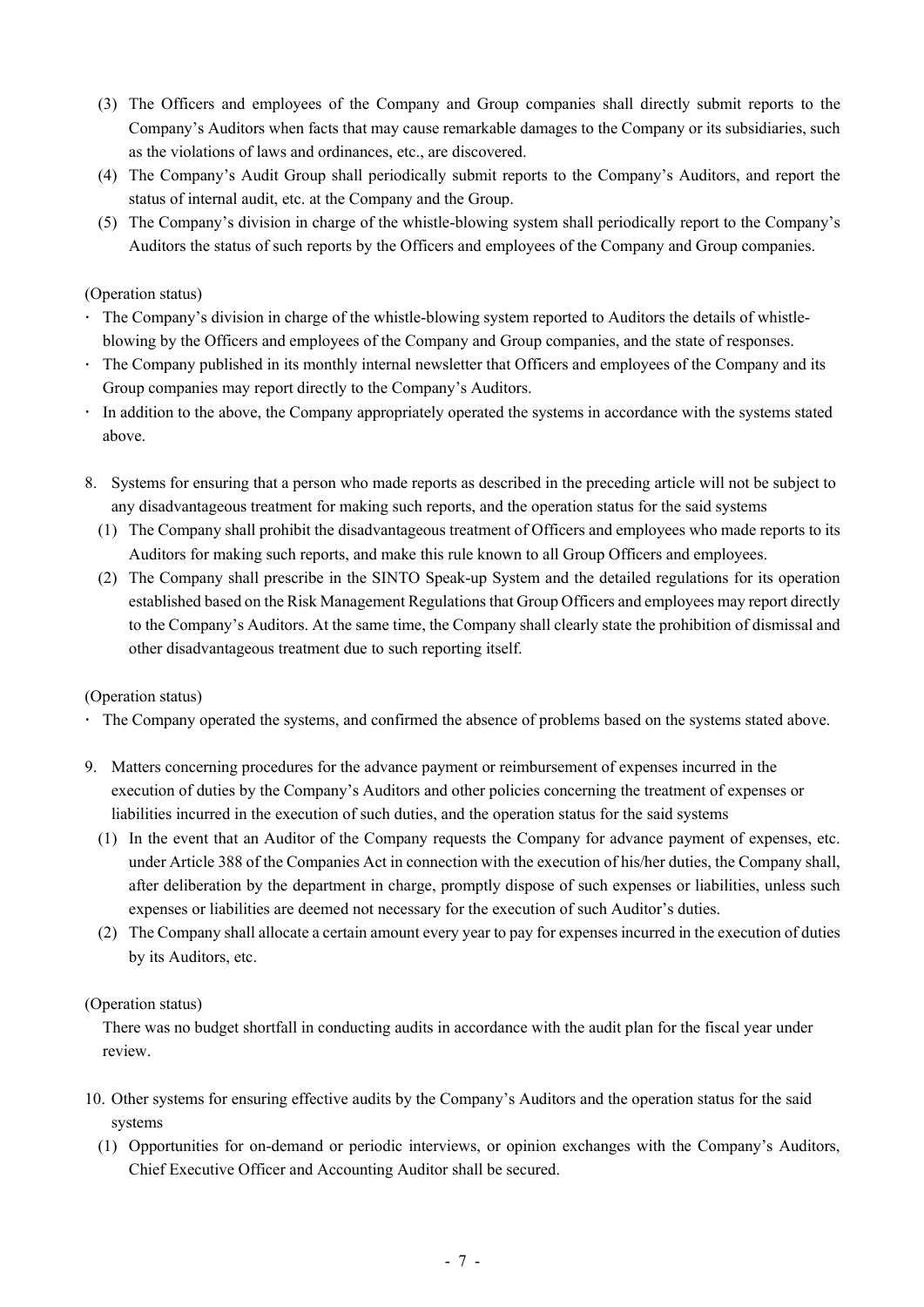(2) The effectiveness of information gathering shall be guaranteed by securing opportunities for the Company's Auditors to directly interview individuals in charge of business promotion, such as the chiefs of business offices under the scope of audit, and general managers and section chiefs at those offices.

# (Operation status)

The Accounting Auditor submitted a periodic report on the results of audits for the fiscal year to Auditors based on laws and ordinances. Auditors also interviewed the Accounting Auditor concerning the state of audits as needed.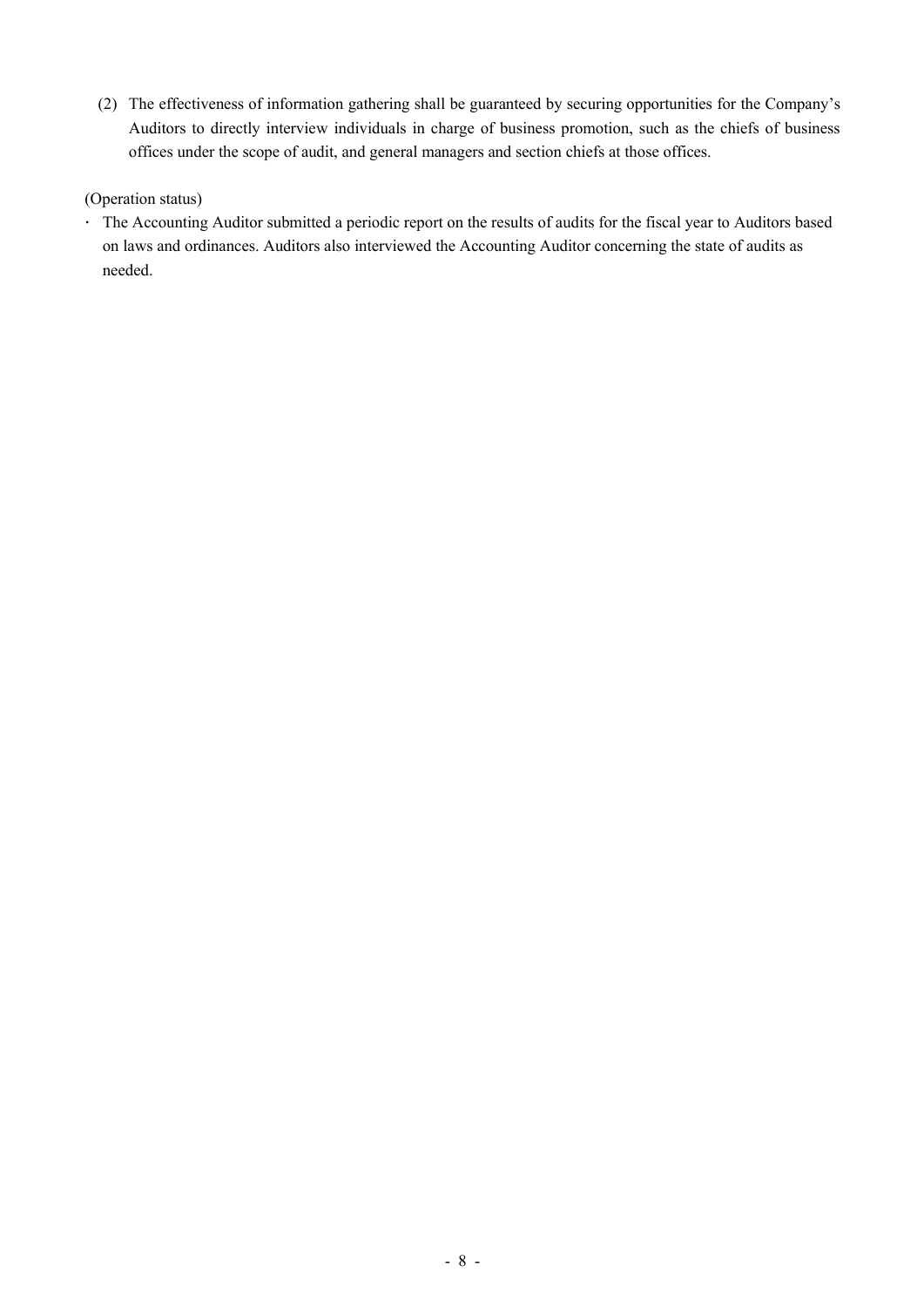[Notes to Consolidated Financial Statements]

# **Basis of Preparation of Consolidated Financial Statements**

- 1. Scope of consolidation
- (1) Status of consolidated subsidiaries

Number of consolidated subsidiaries: 49

Names of major consolidated subsidiaries

MEIKIKOU Corporation, SINTO S-PRECISION, LTD., Heinrich Wagner Sinto Maschinenfabrik GmbH, Roberts Sinto Corporation, Qingdao Sinto Machinery Co., Ltd., Sinto Brasil Produtos Limitada, 3DCeram-Sinto, Inc. and Omega Sinto Foundry Machinery Limited

Sinto Smart Engineering Co., Ltd. was included in the scope of consolidation, since it was acquired.

(2) Status of unconsolidated subsidiaries

Number of unconsolidated subsidiaries: 7

Names of major unconsolidated subsidiaries

PT. Sinto Indonesia

Reason for exclusion from the scope of consolidation

The seven unconsolidated subsidiaries are excluded from the scope of consolidation, because they are all small in scale, and any total amount in terms of their total assets, net sales and profit or loss (amount corresponding to the Company's ownership interest) as well as retained earnings (amount corresponding to the Company's ownership interest) and others do not significantly affect the consolidated financial statements.

#### 2. Application of equity method

(1) Status of unconsolidated subsidiaries and associates accounted for using equity method Number of unconsolidated subsidiaries accounted for using equity method: 6 Names of major companies, etc. PT. Sinto Indonesia Number of associates accounted for using equity method: 6 Names of major companies, etc. Laempe Mossner Sinto GmbH (2) Status of unconsolidated subsidiaries and associates not accounted for using equity method Number of unconsolidated subsidiaries and associates not accounted for using equity method: 2 Names of major companies, etc.

Cathay Asia Pacific Co., Ltd.

Reason for not accounted for using equity method

The one unconsolidated subsidiary and the one associate are excluded from the scope of application of the equity method, because they have little influence on profit or loss (amount corresponding to the Company's ownership interest), retained earnings (amount corresponding to the Company's ownership interest) and others, and have no significance.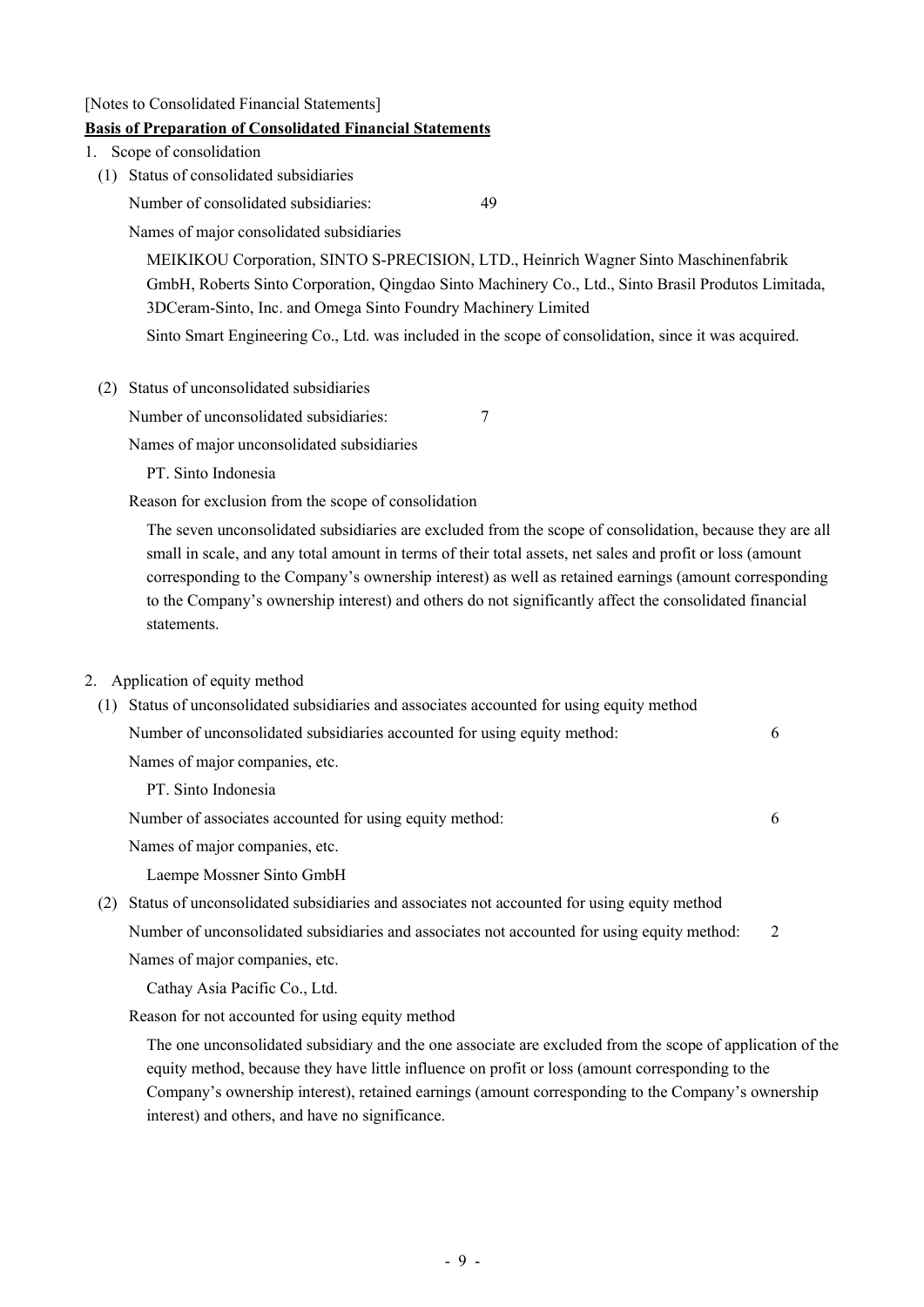#### 3. Fiscal year of consolidated subsidiaries

The balance sheet date of thirty-one (31) overseas consolidated subsidiaries was December 31, 2021. The date differs from the consolidated balance sheet date. However, consolidated accounting is performed on the basis of financial statements for the fiscal year of the said consolidated subsidiaries because the difference between the said date and the consolidated balance sheet date is less than three (3) months. However, adjustments required for consolidation are made for significant transactions that arose in the period from the said date to the consolidated balance sheet date.

# 4. Accounting policies

- (1) Valuation basis and methods for significant assets
	- (i) Securities

Available-for-sale securities

Securities other than those with no market price, etc.

Stated at fair value (valuation differences are booked directly in a separate component of net assets, and cost of securities sold is mainly determined by the moving average method).

Securities with no market price, etc.

Stated at cost determined by the moving average method.

(ii) Inventories

Stated at cost (balance sheet value is determined by the method of writing down the carrying amount based on profitability decline).

Finished goods and work in process

Stated at cost determined by the specific identification method for goods produced on order, and stated at cost determined by the moving average method for abrasives, etc.

Raw materials and supplies

Stated at cost determined by the progressive average inventory method for raw materials and supplies concerning the manufacture of goods produced on order, etc., and stated at cost mainly determined by the moving average method for raw materials concerning the manufacture of abrasives, etc.

#### (2) Accounting methods for depreciation of significant depreciable assets

(i) Property, plant and equipment (excluding leased assets)

Depreciated mainly using the declining balance method. However, domestic companies use the straight-line method for buildings (excluding facilities attached to buildings) that were acquired on or after April 1, 1998, and facilities attached to buildings and structures that were acquired on or after April 1, 2016.

Major useful lives are as follows:

| Buildings and structures          | 7 to 50 years |
|-----------------------------------|---------------|
| Machinery, equipment and vehicles | 4 to 12 years |
| Other                             | 2 to 15 years |
|                                   |               |

(ii) Intangible assets (excluding leased assets)

The straight-line method is used.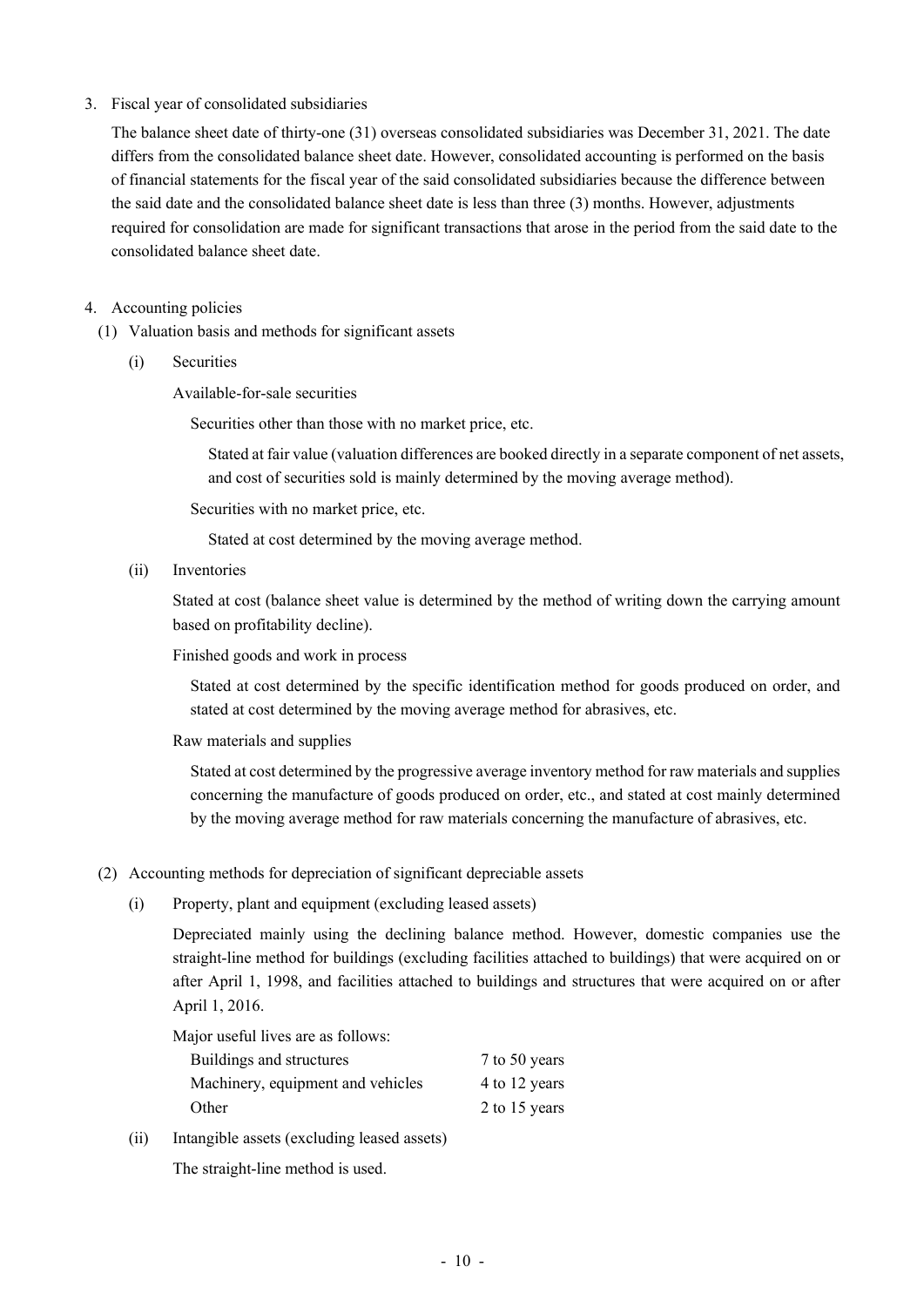(iii) Leased assets

The straight-line method is applied assuming the lease period as the useful life without residual value.

- (3) Accounting policy for significant provisions
	- (i) Allowance for doubtful accounts

To prepare for credit losses on receivables such as accounts receivable - trade and loans, an estimated uncollectable amount is provided at the amount estimated by either using the historical rate of credit loss for general receivables, or based on individual consideration of collectability for receivables such as highly doubtful receivables and distressed receivables.

(ii) Provision for bonuses

To prepare for payment of bonuses for employees, the estimated amount of bonuses to be paid during the fiscal year under review is provided.

(iii) Provision for bonuses for directors (and other officers)

To prepare for payment of bonuses for directors (and other officers), the estimated amount of bonuses to be paid during the fiscal year under review is provided.

(iv) Provision for product warranties

To prepare for complaint processing expenses that may accrue during a fixed period after the delivery and acceptance inspection of plants and large machines supplied on order, etc., the amount of the said expenses estimated to accrue for net sales for the fiscal year under review is recorded on the basis of the ratio of the said expenses to net sales in the past.

(v) Provision for loss on orders received

To prepare for a future loss on order contracts, an estimated amount of loss on order contracts at the end of the fiscal year under review is provided.

(vi) Provision for retirement benefits for directors (and other officers)

To prepare for the payment of retirement benefits to Officers, an amount required for their payment at the end of the fiscal year under review is provided at some of the consolidated subsidiaries based on internal rules for the provision of retirement benefits for Officers.

(4) Accounting policy for significant revenue and expenses

The Group manufactures and sells facilities and equipment (including those for remodeling and installation and maintenance) for surface treatment, foundry, environmental, material handling and special machinery businesses, etc., and components and consumables related to the said facilities and equipment. Major obligations in these businesses are product delivery and service provision in the case of facilities and equipment, etc. under contracts with customers, and product delivery in the case of components and consumables.

Revenue from facilities, equipment, components and consumables is recognized, assuming the point where products under contracts with customers are delivered and the point where services under the said contracts are provided as the point where control is transferred.

Revenue from large plants and special machines among facilities and equipment is recognized over a fixed period by estimating the rate of progress as an obligation fulfilled over the fixed period because the high degree of manufacturing to customer specifications makes their diversion to other contracts difficult. Revenue is recognized at the point where installation, etc. is completed as an obligation fulfilled at a given point in cases where installation, etc. is not an obligation fulfilled over a fixed period.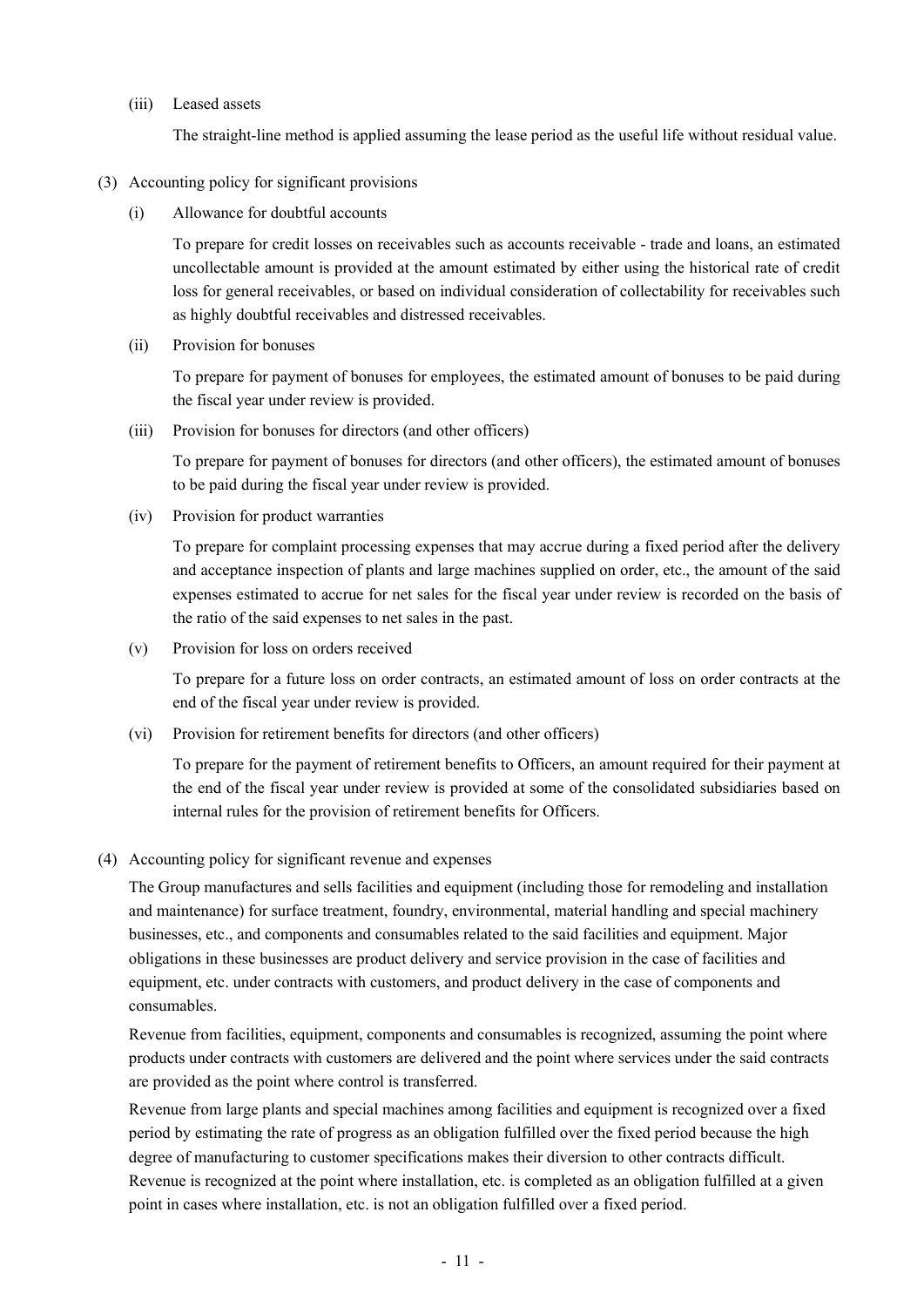- (5) Accounting methods for retirement benefits
	- (i) Method of attributing expected retirement benefits to periods

In the calculation of retirement benefit obligations, expected retirement benefits are attributed to the period up to the end of the fiscal year on a benefit formula basis.

(ii) Method of expensing actuarial gains and losses

Actuarial gains and losses are expensed using an amount obtained by proportionally dividing such gains and losses by a fixed number of years (ten (10) years) within the average remaining service period of employees at the point of their accrual in the straight-line method from the fiscal year after the year of their accrual.

(iii) Adoption of the simplified method at small enterprises, etc.

Some of the consolidated subsidiaries use the simplified method for the calculation of retirement benefit liabilities and retirement benefit expenses.

(6) Accounting policy for translation of significant foreign currency assets or liabilities into Japanese yen

Monetary receivables and payables in foreign currencies are translated into Japanese yen at the spot exchange rate prevailing as of the consolidated balance sheet date, and translation differences are accounted for as profit or loss. Assets, liabilities, revenue and expenses for overseas consolidated subsidiaries, etc. are translated into Japanese yen at the spot exchange rates prevailing as of the balance sheet dates of respective subsidiaries. Translation differences are recorded by including them in foreign currency translation adjustment and non-controlling interests under net assets.

(7) Method of significant hedge accounting

Deferred hedge accounting, a basic accounting method, is used. Appropriation is adopted for monetary receivables and payables in foreign currencies with forward exchange contracts fulfilling hedge accounting requirements, etc. Special treatment is used for interest rate swaps satisfying conditions for the said treatment.

- (8) Accounting method and period for amortization of goodwill Goodwill is amortized in two (2) to ten (10) years in the straight-line method.
- 5. Items related to changes in accounting methods

Application of Accounting Standard for Revenue Recognition, etc.

The Company has applied the "Accounting Standard for Revenue Recognition" (ASBJ Statement No. 29, March 31, 2020) and relevant ASBJ regulations from the beginning of the fiscal year under review, and it has recognized revenue at the time the control of promised goods or services is transferred to the customer at the amount expected to be received upon exchange of said goods or services. With the step, the Company changed the previous practice of recognizing revenue from certain transactions at a given point as an obligation fulfilled at the given point to the method of recognizing revenue based on the rate of progress, assuming such revenue to be an obligation fulfilled over a fixed period. Furthermore, in certain transactions, the Company combines multiple contracts with customers that can be judged to have the same commercial objective, considering them as one body, instead of separate goods or services.

The Company follows transitional handling prescribed in the proviso of Paragraph 84 of the Accounting Standard for Revenue Recognition regarding the application of the Accounting Standard for Revenue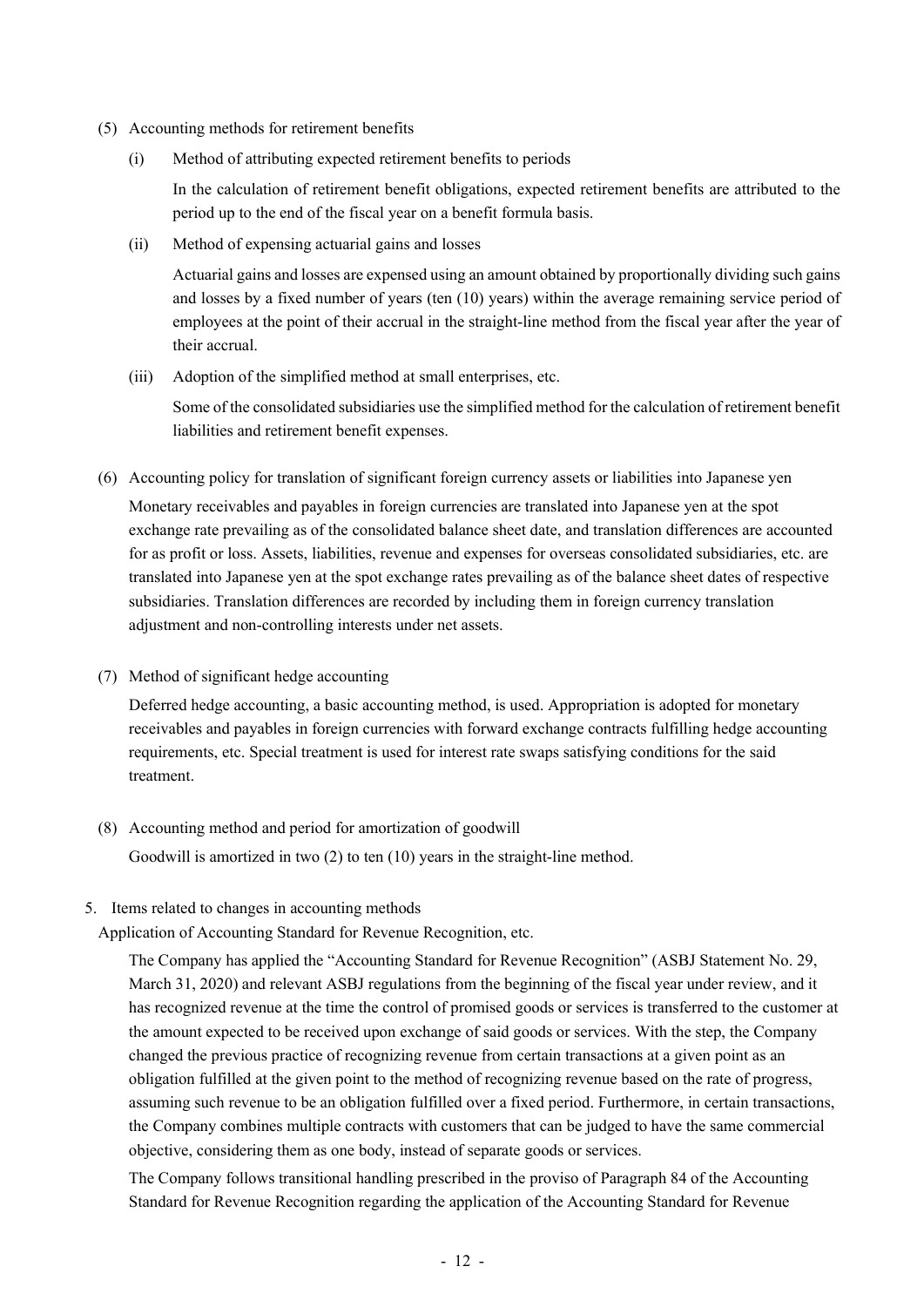Recognition, etc. From the fiscal year under review, the Company has applied new accounting policies to the balance of retained earnings at the beginning of the period, adding the cumulative effect of the said policies applied retroactively to fiscal periods before the fiscal year under review to retained earnings at the beginning of the fiscal year under review or subtracting the effect from the said retained earnings. However, the Company does not apply new accounting policies retroactively to contracts under which practically entire revenue has been recognized before the fiscal year under review in accordance with the previous handling, applying the method prescribed in Paragraph 86 of the Accounting Standard for Revenue Recognition. Furthermore, by applying the method set forth in item (1) of the supplementary provisions of paragraph 86 of the Accounting Standard for Revenue Recognition, modifications to contracts carried out prior to the beginning of the fiscal year under review were accounted for based on the contractual terms after all contract modifications were reflected. Consequently, this cumulative effect was added to or deducted from the opening balance of retained earnings of the fiscal year under review.

Furthermore, "Notes and accounts receivable – trade" included under "current assets" in the consolidated balance sheet as of the previous fiscal year has been included in "notes receivable – trade," "accounts receivable – trade," and "contract assets" from the fiscal year under review, and "advances received" included under "current liabilities" as of the previous fiscal year has been included in "contract liabilities" from the fiscal year under review.

As a result of these changes, in our consolidated profit and loss statement for the fiscal year under review, net sales decreased by ¥126 million, cost of sales decreased by ¥107 million, operating profit decreased by ¥17 million, and ordinary profit and profit before income taxes each decreased by ¥10 million.

Because the cumulative effect was reflected in net assets as of the beginning of the fiscal year under review, the balance of retained earnings at the beginning of the fiscal year in the consolidated statements of changes in net assets increased by ¥103 million.

6. Changes in presentation

"Donations," which were included in "Other" in non-operating expenses as of the previous fiscal year have been presented in categories from the fiscal year under review due to their increased monetary importance. Furthermore, "donations" in the previous fiscal year totaled ¥37 million.

- 7. Items related to revenue recognition
	- (1) Breakdown of revenue

Fiscal year under review (April 1, 2021 to March 31, 2022)

Breakdown of revenue information categorized by individual goods and services

(Millions of yen)

|                                          | Reportable Segments  |                          |                          |                      |                      |        |                          |        |
|------------------------------------------|----------------------|--------------------------|--------------------------|----------------------|----------------------|--------|--------------------------|--------|
|                                          | Surface<br>Treatment | Foundry                  | Environ-<br>ment         | Material<br>Handling | Special<br>Equipment | Total  | Other<br>(Note 1)        | Total  |
|                                          | <b>Business</b>      | <b>Business</b>          | <b>Business</b>          | <b>Business</b>      | <b>Business</b>      |        |                          |        |
| Machines                                 | 10,211               | 21,438                   | 7,166                    | 5,982                | 7,006                | 51,805 | $\overline{\phantom{0}}$ | 51,805 |
| Parts                                    | 8,888                | 10.084                   | 3,300                    | 63                   | 379                  | 22,716 | -                        | 22,716 |
| Consumables                              | 22,191               | 1,936                    | 190                      |                      | 242                  | 24,561 | -                        | 24,561 |
| Other                                    |                      |                          | $\overline{\phantom{a}}$ |                      |                      |        | 163                      | 163    |
| Revenue from contracts<br>with customers | 41,292               | 33.459                   | 10,658                   | 6.045                | 7,628                | 99.084 | 163                      | 99,247 |
| Other revenue                            |                      | $\overline{\phantom{a}}$ | $\overline{\phantom{a}}$ |                      |                      |        | $\overline{\phantom{a}}$ |        |
| Net sales to external<br>customers       | 41,292               | 33,459                   | 10,658                   | 6,045                | 7,628                | 99,084 | 163                      | 99,247 |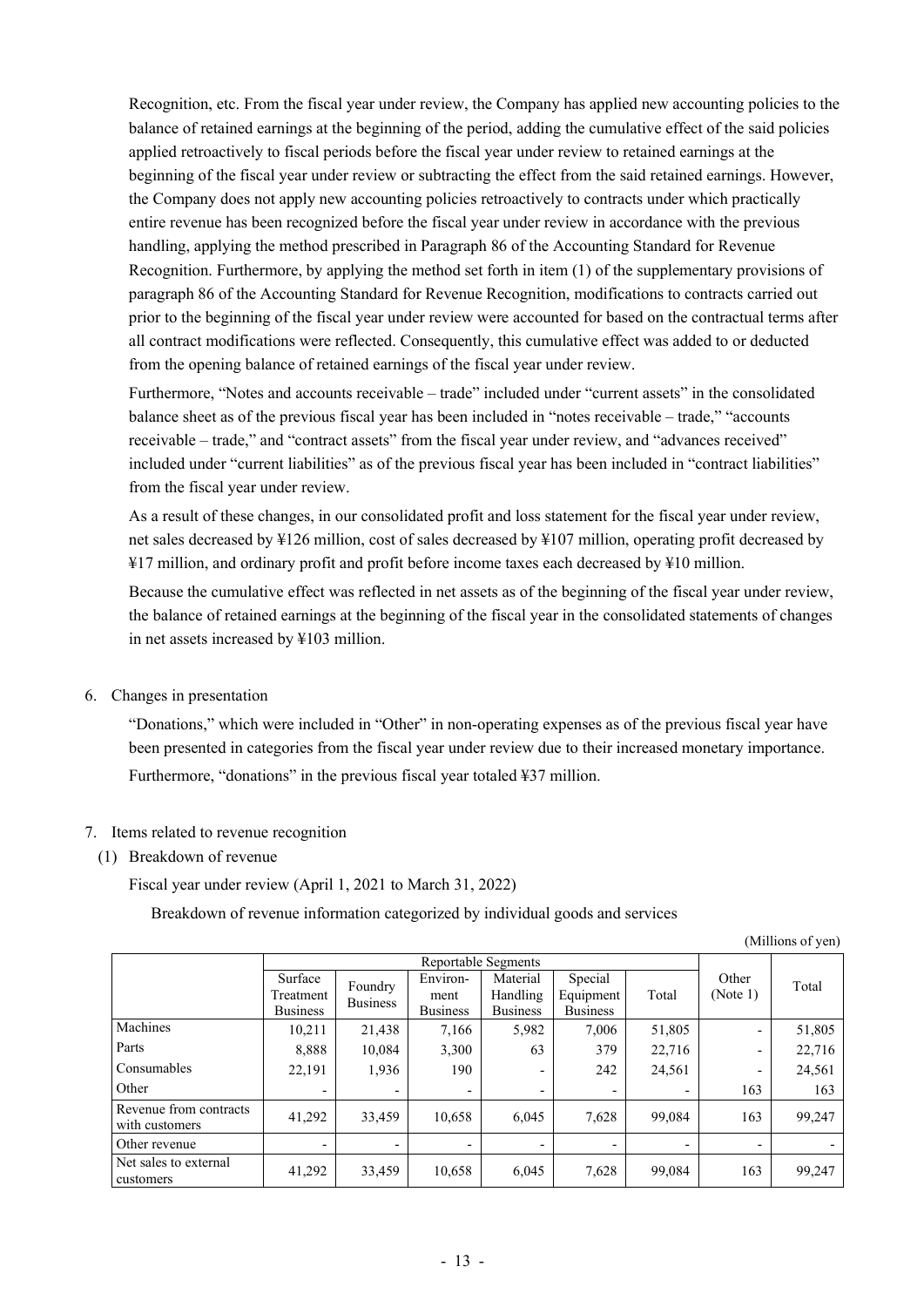Note: 1. The "Other" category is a business segment not included in the reportable segments and includes machine design and the health and welfare business, etc.

|                                          | Reportable Segments                     |                            |                                     |                                         |                                         |        |                              |        |
|------------------------------------------|-----------------------------------------|----------------------------|-------------------------------------|-----------------------------------------|-----------------------------------------|--------|------------------------------|--------|
|                                          | Surface<br>Treatment<br><b>Business</b> | Foundry<br><b>Business</b> | Environ-<br>ment<br><b>Business</b> | Material<br>Handling<br><b>Business</b> | Special<br>Equipment<br><b>Business</b> | Total  | Other<br>(Note 1)            | Total  |
| Good transferred at a<br>point in time   | 37,609                                  | 17,025                     | 7,950                               | 5,879                                   | 4,888                                   | 73,352 | 163                          | 73,515 |
| Goods transferred over a<br>set period   | 3,683                                   | 16,434                     | 2,707                               | 165                                     | 2,739                                   | 25,731 | $\qquad \qquad \blacksquare$ | 25,731 |
| Revenue from contracts<br>with customers | 41,292                                  | 33,459                     | 10,658                              | 6,045                                   | 7,628                                   | 99,084 | 163                          | 99,247 |
| Other revenue                            |                                         | $\overline{\phantom{0}}$   |                                     |                                         |                                         |        |                              |        |
| Net sales to external<br>customers       | 41,292                                  | 33,459                     | 10,658                              | 6,045                                   | 7,628                                   | 99,084 | 163                          | 99,247 |

#### Breakdown of revenue information presented by the period in which the revenue was recognized

(Millions of yen)

Note: 1. The "Other" category is a business segment not included in the reportable segments and includes machine design and the health and welfare business, etc.

#### (2) Basic information to understand revenue

The Group is engaged in the manufacturing and sales of equipment and devices as well as the manufacturing and sales of parts and consumables related to equipment and devices. For sales of equipment and devices, regarding the provision of products and services in each business that do not require installation and on-site adjustments, because performance obligations are fulfilled with the delivery of products and the provision of services, revenue is recognized at the point at which the performance obligation in question is fulfilled. Regarding the provision of products and services that require installation and on-site adjustments, the delivery of products and the installation and on-site adjustment of the products in question are recognized as a single performance obligation, and revenue is recognized at the point at which the installation of the products and on-site adjustments are completed.

For contract work of equipment and devices, regarding performance obligations that are fulfilled over a set period, the progress ratio of the fulfillment of performance obligations is estimated, and revenue is recognized over a set period based on the level of progress completion. In cases where performance obligations are not fulfilled over a set period, revenue is recognized at the point that installation is complete as performance obligations fulfilled at a point in time.

For transaction considerations, the Group mainly requests advances from customers for the period from when the order is received until the performance obligations are fulfilled, or payment following the fulfillment of performance obligations. As payments following the fulfilment of performance obligations mostly come within one year of the point that performance obligations are fulfilled, they do not include important financial elements.

Regarding parts and consumables related to equipment and devices, revenue is recognized at the point that performance obligations are fulfilled based on the contract between the Group and the customer.

(3) Information to understand the amount of revenue in the fiscal year under review and the next fiscal year onward

Contract liabilities included advances, etc. received prior to the fulfillment of performance obligations at the time of order, etc. based on the contract with the customer. Contract liabilities are drawn down with the recognition of revenue.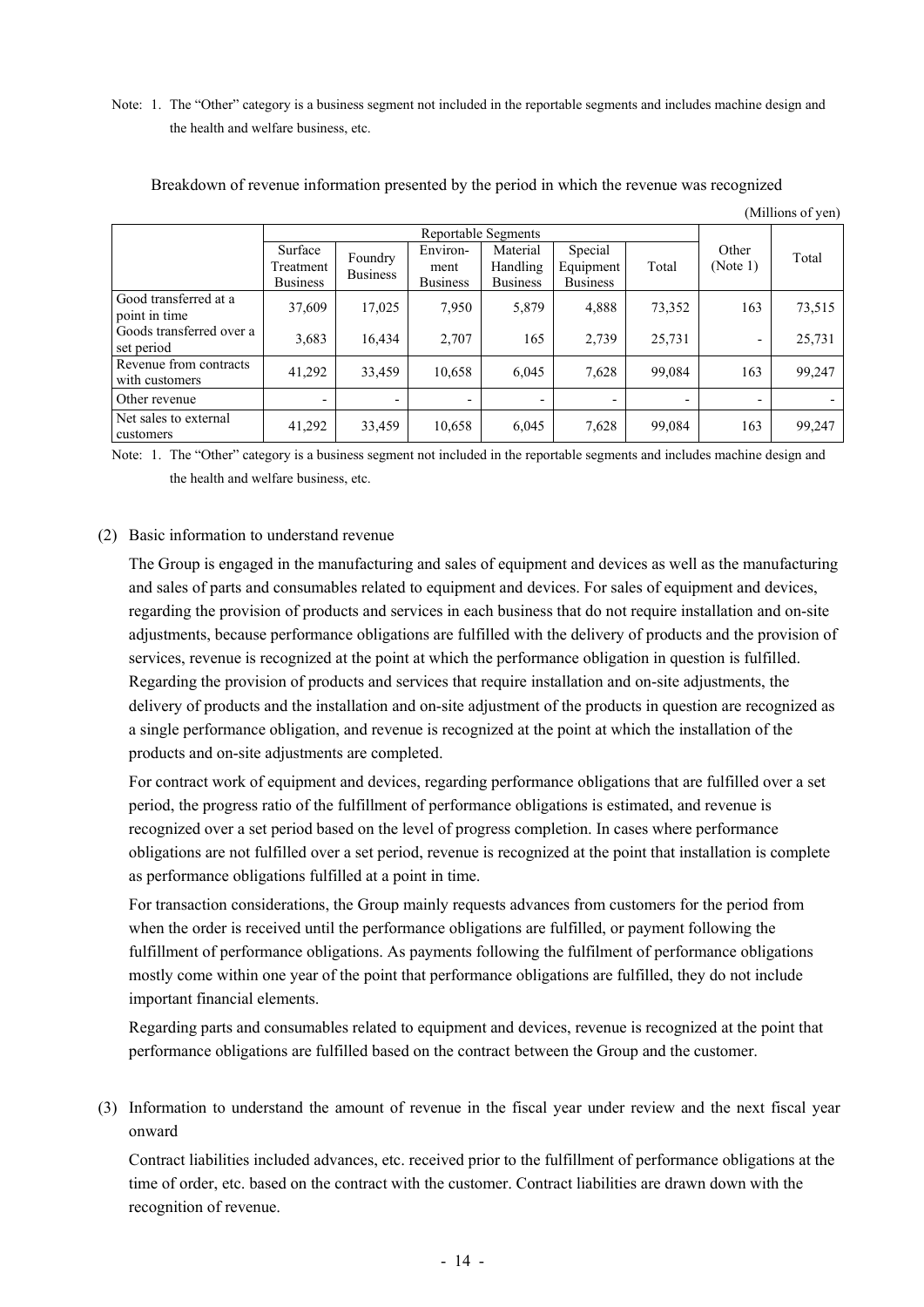Of the amount of revenue recognized in the fiscal year under review, the amount included in the contract liability balance at the start of the year was ¥7,687 million.

Changes in contract liabilities result from increases in revenue from advances received and from revenue recognition.

The total amount of the value of transactions allocated to the residual performance obligations at the end of the fiscal year under review was ¥40,899 million. For these residual performance obligations, the Group expects to recognize revenue over a period of one to three years with the fulfillment of the performance obligations.

#### 8. Matters concerning accounting estimates

Revenue recognized over a set period

For contract work of equipment and devices, regarding performance obligations that are fulfilled over a set period, the progress ratio of the fulfillment of performance obligations is estimated, and revenue is recognized over a set period based on the level of progress completion.

In the fiscal year under review, net sales recognized as revenue over a set period were ¥25,731 million.

Net sales related to performance obligations fulfilled over a set period are calculated based on the total amount of revenue and the progress ratio. The progress ratio is calculated based on the ratio of the actual manufacturing costs accrued through the end of the fiscal year under review against the estimated manufacturing costs.

Estimated manufacturing costs take into consideration factors, such as project specifications, the state of costs accrued in similar projects in the past, and the degree of difficulty involved in the projects. Changes from estimated manufacturing costs may arise due to facts that became known after the start of design, etc. The difference may significantly affect net sales in consolidated financial statements in the next fiscal year in cases where manufacturing costs that actually accrued differ from estimated manufacturing costs.

#### Order loss reserves

To prepare for future losses associated with contracts received, projected losses associated with contracts received at the end of the fiscal year under review are recorded as order loss reserves. The balance of order loss reserves at the end of the fiscal year under review was ¥278 million.

Of the projects for which the estimated manufacturing costs exceed the monetary value of orders, order loss reserves are calculated based on the amount of losses expected to be accrued from the next fiscal year onward. Estimated manufacturing costs take into consideration factors, such as project specifications, the state of costs accrued in similar projects in the past, and the degree of difficulty involved in the projects. Changes from estimated manufacturing costs may arise due to facts that became known after the start of design, etc. The difference may significantly affect net sales in consolidated financial statements in the next fiscal year in cases where manufacturing costs that actually accrued differ from estimated manufacturing costs.

# 9. Additional information

# (BIP Trust for Remuneration for Officers)

The Company engages in transactions with Directors (excluding External Directors) by which the Company's shares are issued to the Directors through a trust.

(1) Overview of transactions

The Company introduced the BIP Trust for Remuneration for Officers, a stock compensation plan linked to corporate value that covers three (3) fiscal years until the fiscal year that ended March 31, 2018 as a highly transparent and objective remuneration system for Officers, based on a resolution at the 118th Annual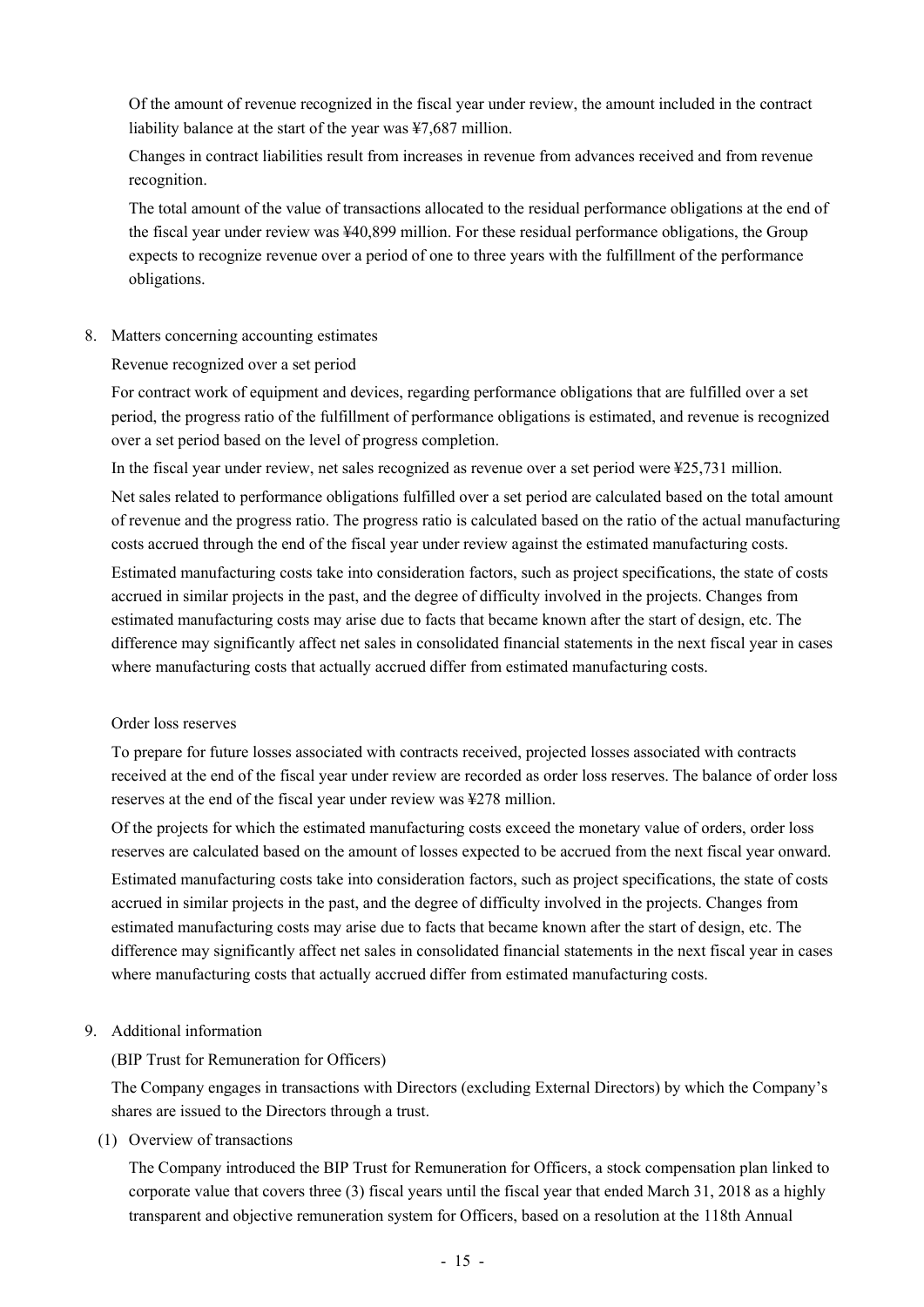Shareholders Meeting held on June 24, 2015 with the raising of Officers' eagerness to contribute to corporate value enhancement in the medium term as an objective. The issuance of shares, etc. did not take place in three (3) fiscal years until March 31, 2018 and additional three (3) fiscal years until March 31, 2021 because targets were not achieved. The continuation of the plan was resolved at Board of Directors meetings held on May 22, 2018 and May 24, 2021.

The plan after its continuation for the second time is a program under which the Company's shares, etc. are issued as remuneration for Officers according to corporate value enhancement in a fixed period after the end of three (3) fiscal years from the fiscal year ended March 31, 2022 to the fiscal year ending March 31, 2024 (hereinafter the "period covered.) (\*) with the period covered as the scope of issuance. The Company's shares, etc. to be issued are determined according to positions, and the degree of capital efficiency improvement and the level of performance target achievement, etc. during the period covered. The issuance of the Company's shares, etc. is performed as remuneration for Officers during a fixed period after the end of the period covered only in cases where capital efficiency reached a fixed degree of improvement, etc. during the said period.

The Trust Period, which had been set from December 3, 2015 to September 30, 2021, was also extended to September 30, 2024.

- (\*) The subsequent three (3) fiscal years will become the period covered in cases where the Trust Period is extended by changing the trust contract and making additions to the Trust upon the expiration of the Trust Period after the continuation of the plan.
- (2) The Company's shares left in the Trust

The Company's shares left in the Trust are recorded as treasury shares under net assets using the carrying amount in the Trust (excluding the amount of ancillary expenses). The carrying amount and the number of the said treasury shares in the fiscal year under review are ¥179 million and 165,200 shares, respectively.

(Assumptions regarding the effects of COVID-19 used in accounting estimates)

In terms of the business environment surrounding the Group, while it is unclear when COVID-19 will end, vaccinations are making coexistence easier, and as a gradual economic recovery is expected, we forecast strong demand based on a production recovery centered on the manufacturing industry.

Amid these conditions, in forecasting performance in the next fiscal year, having considered the below state of orders, we assume that the trend of recovery will continue in the business environment.

Based on these certain assumptions, the impairment of non-current assets and the collectability of deferred tax assets, etc. are estimated.

# **Consolidated balance sheet**

1. Pledged assets and secured liabilities

| Collateralized assets                                                                                       |                                            |
|-------------------------------------------------------------------------------------------------------------|--------------------------------------------|
| Buildings and structures                                                                                    | $\frac{1266}{2}$ million                   |
| Land                                                                                                        | $\text{\#1,001}$ million                   |
| Total                                                                                                       | $¥1,267$ million                           |
| Corresponding liabilities<br>(2)<br>Short-term borrowings                                                   | $\text{\#1,138}$ million                   |
| Accumulated depreciation of property, plant and equipment<br>2.<br>Discounts on notes receivable<br>$3_{-}$ | $443,806$ million<br>$\text{\#12}$ million |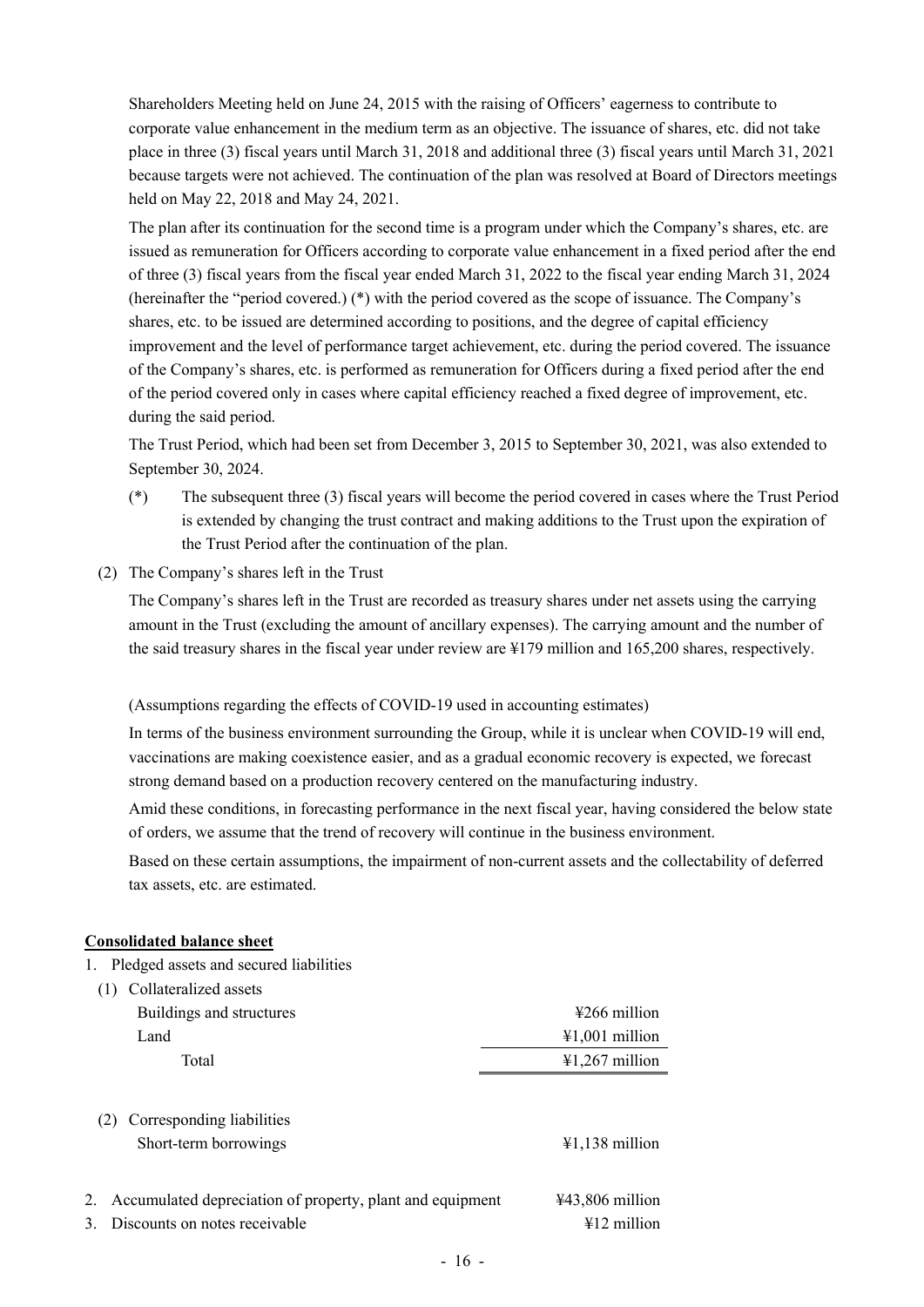|  | 4. Discounts on export bills |  |  | ¥8 million                                      |  |
|--|------------------------------|--|--|-------------------------------------------------|--|
|  |                              |  |  | $\cdot$ 11 $\cdot$<br>$\mathbf{r}$ $\mathbf{r}$ |  |

5. Trade notes receivable endorsed ¥27 million

#### **Consolidated statement of changes in equity**

- 1. Class and total number of issued shares as of the end of the fiscal year under review Common shares 54,580,928 shares
- 2. Class and number of treasury shares as of the end of the fiscal year under review

Common shares 1,367,284 shares

Note: The number of treasury shares as of the last day of the fiscal year under review includes 165,200 shares of the Company held by the Trust.

#### 3. Dividends

(1) Dividends paid

| Resolution                                                | Class of shares | Total dividends<br>(Millions of yen) | Dividends per share<br>(Yen) | Record date        | Effective date   |
|-----------------------------------------------------------|-----------------|--------------------------------------|------------------------------|--------------------|------------------|
| Board of Directors<br>meeting held on<br>May 24, 2021     | Common shares   | 640                                  | 12                           | March 31, 2021     | June 7, 2021     |
| Board of Directors<br>meeting held on<br>November 5, 2021 | Common shares   | 693                                  | 13                           | September 30, 2021 | December 9, 2021 |
| Total                                                     |                 | 1,334                                |                              |                    |                  |

(2) Dividends whose effective date falls in the fiscal year following the fiscal year of the record date

Matters concerning dividends on common shares are decided as follows as subjects for discussion at a Board of Directors meeting to be held on May 23, 2022.

| Total dividends     | $\frac{15693}{100}$ million |
|---------------------|-----------------------------|
| Dividends per share | $\angle 13$                 |
| Record date         | March 31, 2022              |
| (iv) Effective date | June 6, 2022                |
|                     |                             |

Retaining earnings are planned for use as a dividend source. Total dividends include trust dividends of 1 million yen.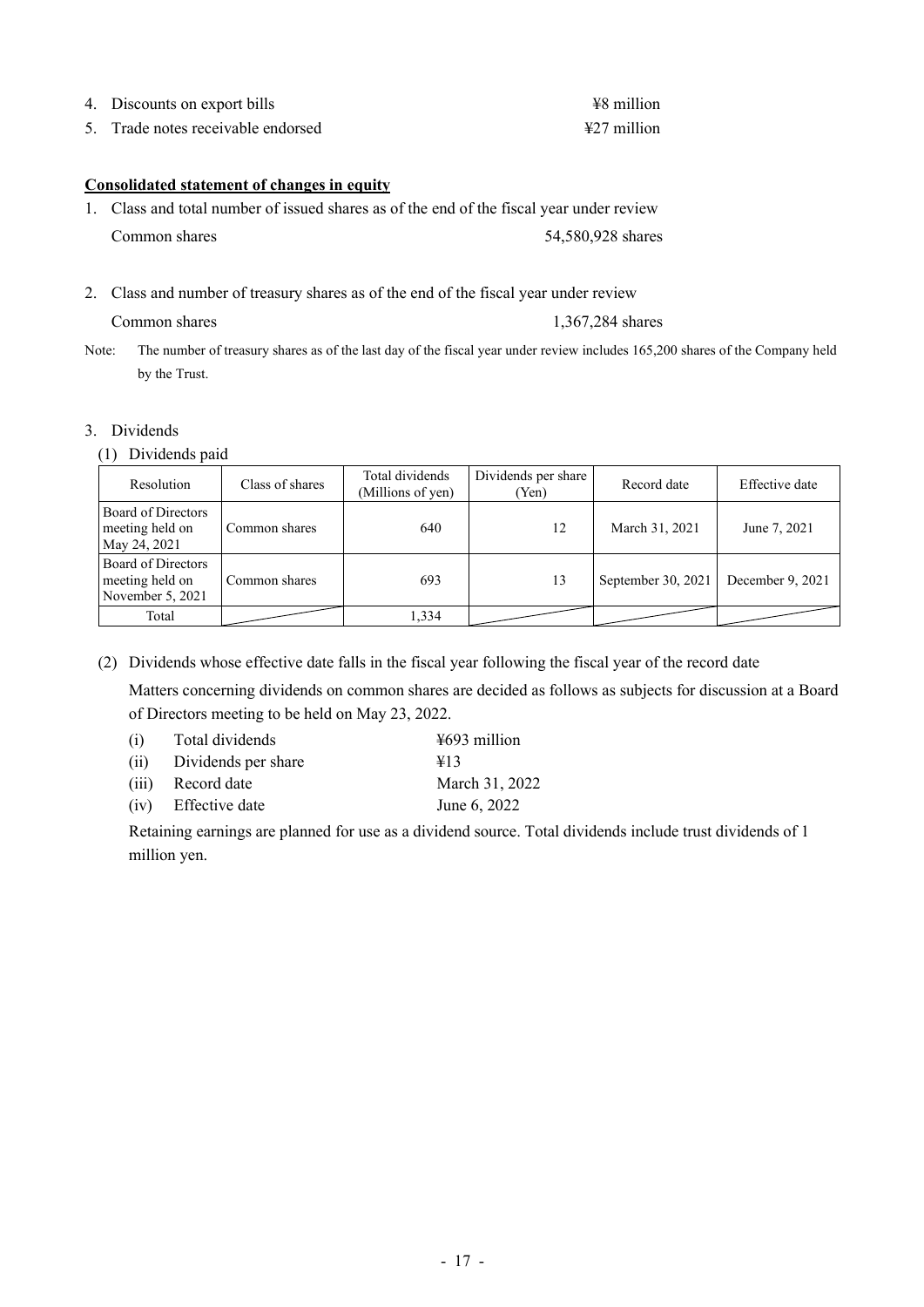# **Tax effect accounting**

Major components of deferred tax assets and liabilities

| Deferred tax assets                                           |                               |
|---------------------------------------------------------------|-------------------------------|
| Inventories                                                   | $4175$ million                |
| Accrued expenses                                              | $4125$ million                |
| Provision for bonuses                                         | ¥506 million                  |
| Retirement benefit liability                                  | ¥361 million                  |
| Investment securities                                         | $4900$ million                |
| Property, plant and equipment                                 | $4320$ million                |
| Tax loss carryforwards                                        | ¥683 million                  |
| Other                                                         | $\text{\#}1,077$ million      |
| Subtotal                                                      | ¥4,149 million                |
| Valuation allowance                                           | $\frac{1}{2}(2,659)$ million  |
| Total                                                         | $41,489$ million              |
| Deferred tax liabilities                                      |                               |
| Reserve for tax purpose reduction entry of non-current assets | $\frac{1}{2}(97)$ million     |
| Undistributed profit of foreign subsidiaries and associates   | $\frac{1}{2}(1,471)$ million  |
| Valuation difference on available-for-sale securities         | $\frac{1}{2}(5,296)$ million  |
| Other                                                         | $\frac{1}{2}$ (1,255) million |
| Total deferred tax assets                                     | $\frac{1}{2}(8,121)$ million  |
| Net deferred tax assets                                       | $\frac{1}{2}(6,631)$ million  |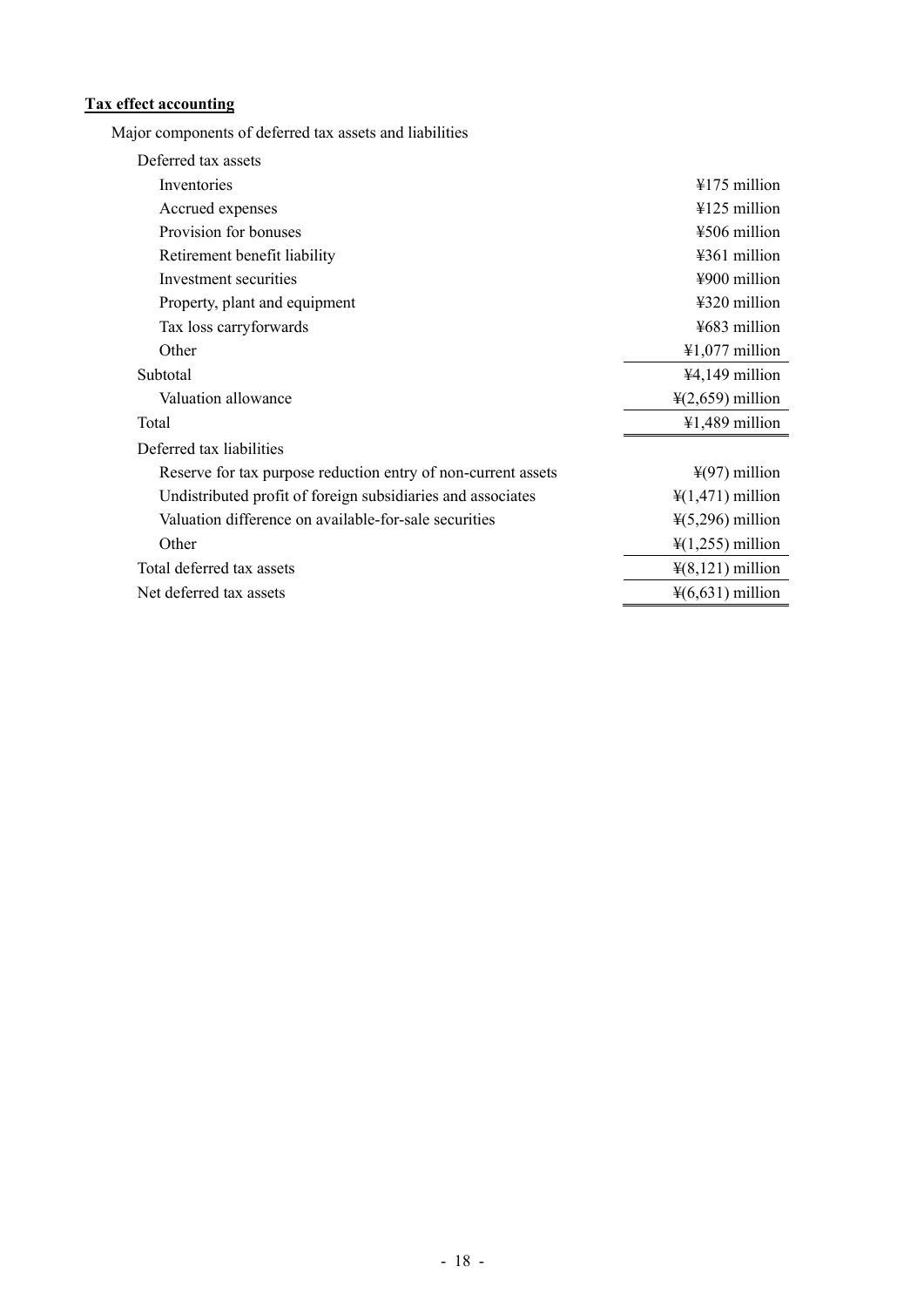# **Financial Instruments**

1. Status of financial instruments

The Group limits fund management to short-term deposits and investment products with low principal risks, etc. The Group raises funds by means of bank borrowings.

The Group is working to lower customers' credit risks concerning notes and accounts receivable - trade based on credit management criteria. The Group manages due dates and balances customer by customer. Furthermore, the division in charge of accounting and finance is executing and managing forward exchange contract transactions for foreign currency trade receivables based on requests by the division in charge of

Investment securities are primarily shares related to businesses. The fair values of listed shares with market price fluctuation risks are grasped quarterly.

In principle, notes and accounts payable - trade are due within one (1) year. The division in charge of accounting and finance is executing and managing forward exchange contract transactions for foreign currency trade receivables based on requests by the division in charge of overseas procurement in order to avoid foreign exchange fluctuation risks.

Short-term borrowings are mainly used as operating funds. Long-term borrowings are primarily used as capital investment funds.

#### 2. Fair values of financial instruments

Carrying amounts in the consolidated balance sheet as of March 31, 2022, fair values and the differences between them were as follows. Furthermore, as non-listed shares (¥5,501 million in the consolidated balance sheet) and investments in investment limited partnerships (¥15 million in the consolidated balance sheet) have no market price, they are not included in investment securities. Furthermore, because cash and deposits, notes and accounts payable – trade, short-term borrowings, and unpaid corporate taxes are cleared in a short period and their fair value is nearly the same as their book value, notes have been abbreviated.

 $(M)$ llions of  $($ 

|     |                                        |                         |                   | (TAHIHOIIS OF ACIT) |
|-----|----------------------------------------|-------------------------|-------------------|---------------------|
|     |                                        | Carrying amount<br>(*1) | Fair value $(*1)$ | Difference          |
| (1) | Notes and accounts receivable - trade  | 27,593                  |                   |                     |
|     | Allowance for doubtful accounts $(*2)$ | (114)                   |                   |                     |
|     |                                        | 27,479                  | 27,479            |                     |
| (2) | Securities                             | 10,799                  | 10,799            |                     |
| (3) | Investment securities                  | 28,440                  | 28,440            |                     |
| (4) | Long-term borrowings                   | [17, 433]               | [17, 326]         | (107)               |
| (5) | Lease liabilities                      | [297]                   | [297]             | $\theta$            |

(\*1) The figures in brackets indicate those posted in liabilities.

overseas sales in order to avoid foreign exchange fluctuation risks.

(\*2) Allowance for doubtful accounts, separately recorded under notes and accounts receivable - trade, is deducted.

Note: Explanation of valuation techniques and inputs used to calculate fair value The fair value of financial products is categorized into the below three levels based on the observable inputs used in calculating the fair value and importance.

> Level 1 fair value: fair value calculated from the (unadjusted) market value in a market in which the same assets or liabilities are actively traded

> Level 2 fair value: fair value calculated using directly or indirectly observable inputs aside from the Level 1 inputs

Level 3 fair value: fair value calculated where important inputs cannot be observed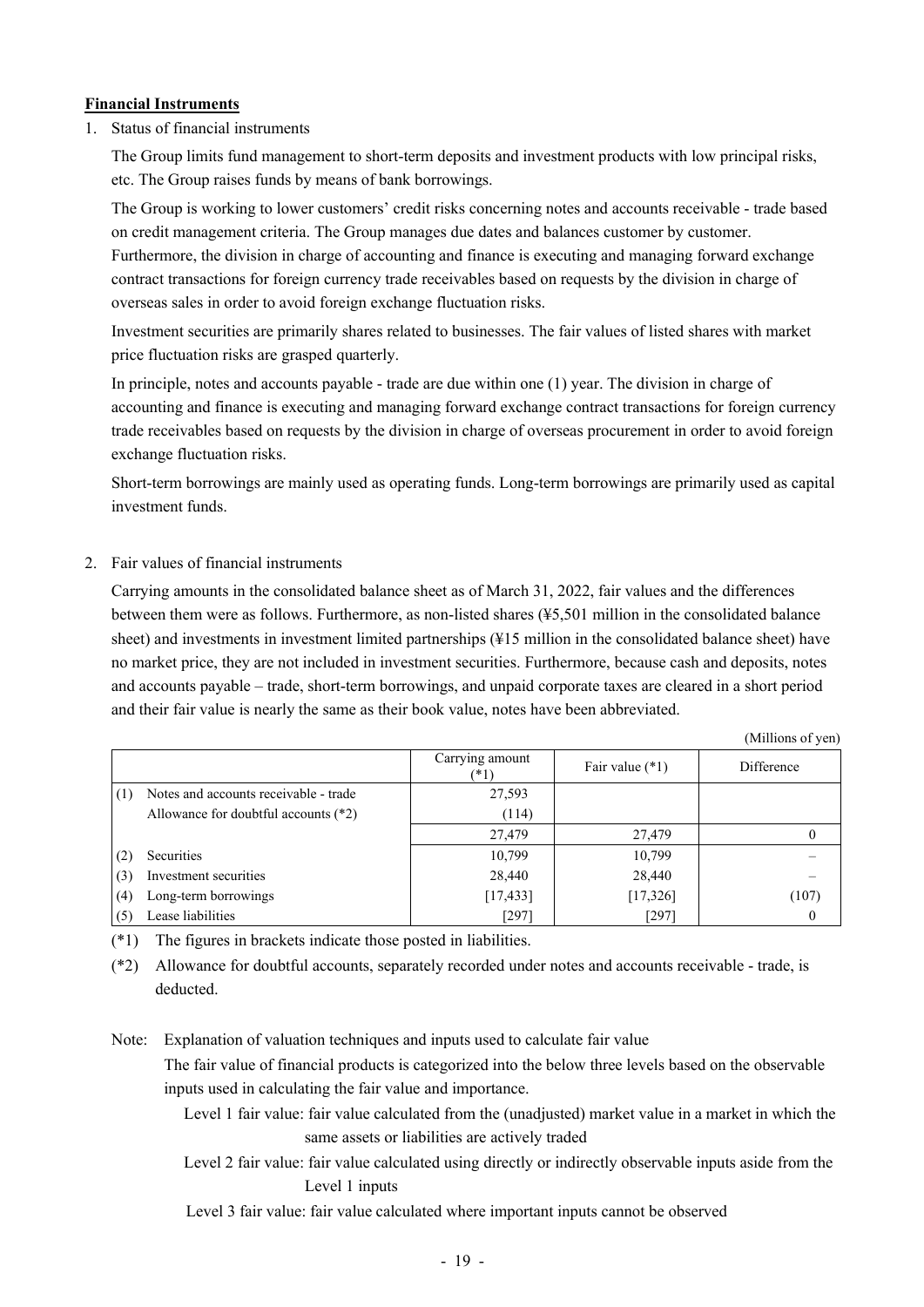Where multiple inputs with important impacts are used in calculating fair value, of the inputs categorized into each level, fair values are categorized be the lowest level in the order of priorities in calculating fair value.

(1) Notes and accounts receivable - trade

The carrying amount of notes and accounts receivable - trade is used as the fair value of such notes and accounts settled in short periods because their fair value is assumed to equal their carrying amount. The fair value of notes and accounts receivable- trade whose settlement requires long periods is obtained by calculating their present value using indicators, such as market interest rates, and classified into Level 2 fair value.

#### (2) Securities

The fair value of securities is determined based on the price provided by financial institutions, and classified into Level 1 or Level 2 fair value.

#### (3) Investment securities

The fair value of investment securities is primarily determined on the basis of their prices at exchanges and prices provided by financial institutions, etc., and classified into Level 1 or Level 2 fair value.

#### (4) Long-term borrowings

Their fair value is determined by discounting total principal and interest by an interest rate assumed in the case of similar new borrowing or new issuance, and classified into Level 2 fair value. The amount of longterm borrowings includes their current portion (whose amount stated in the consolidated balance sheet is ¥10,210 million), which is included in short-term borrowings stated under current liabilities in the consolidated balance sheet.

#### (5) Lease liabilities

The fair value of lease liabilities is determined by discounting total principal and interest by an interest rate assumed in the case of similar lease contract conclusion, and classified into Level 2 fair value. The amount stated above is the sum of lease liabilities stated under current liabilities in the consolidated balance sheet and lease liabilities stated under non-current liabilities in the said balance sheet.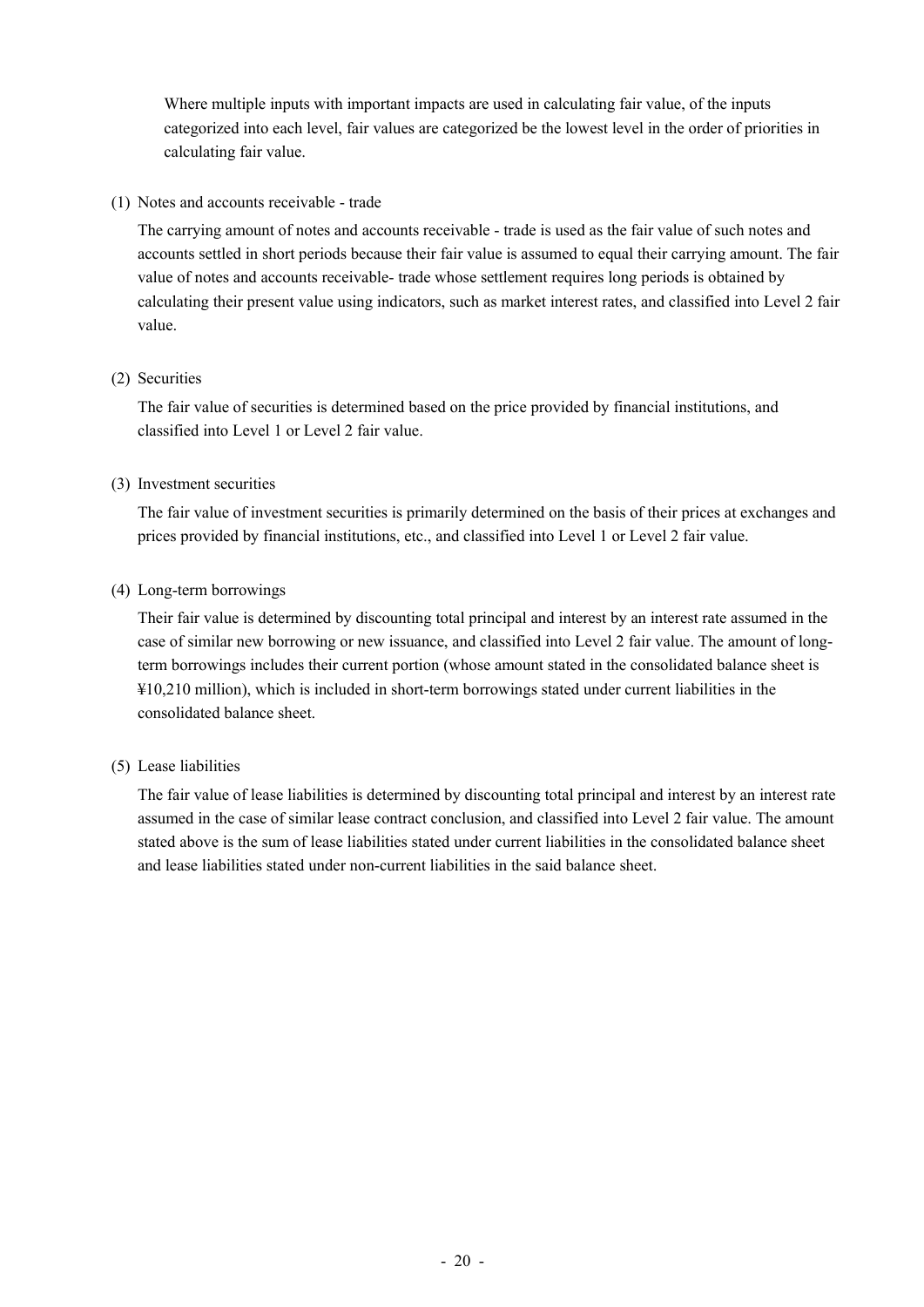# **Per share information**

| Net assets per share     | 41,956.15 |
|--------------------------|-----------|
| Basic earnings per share | ¥53.28    |

Note: In calculating net assets per share and basic earnings per share, the Company's shares held by the BIP Trust for Remuneration for Officers are included in treasury shares deducted in the calculation of the number of common shares at the end of the period and the average number of shares during the period.

# **Significant subsequent events**

Not applicable.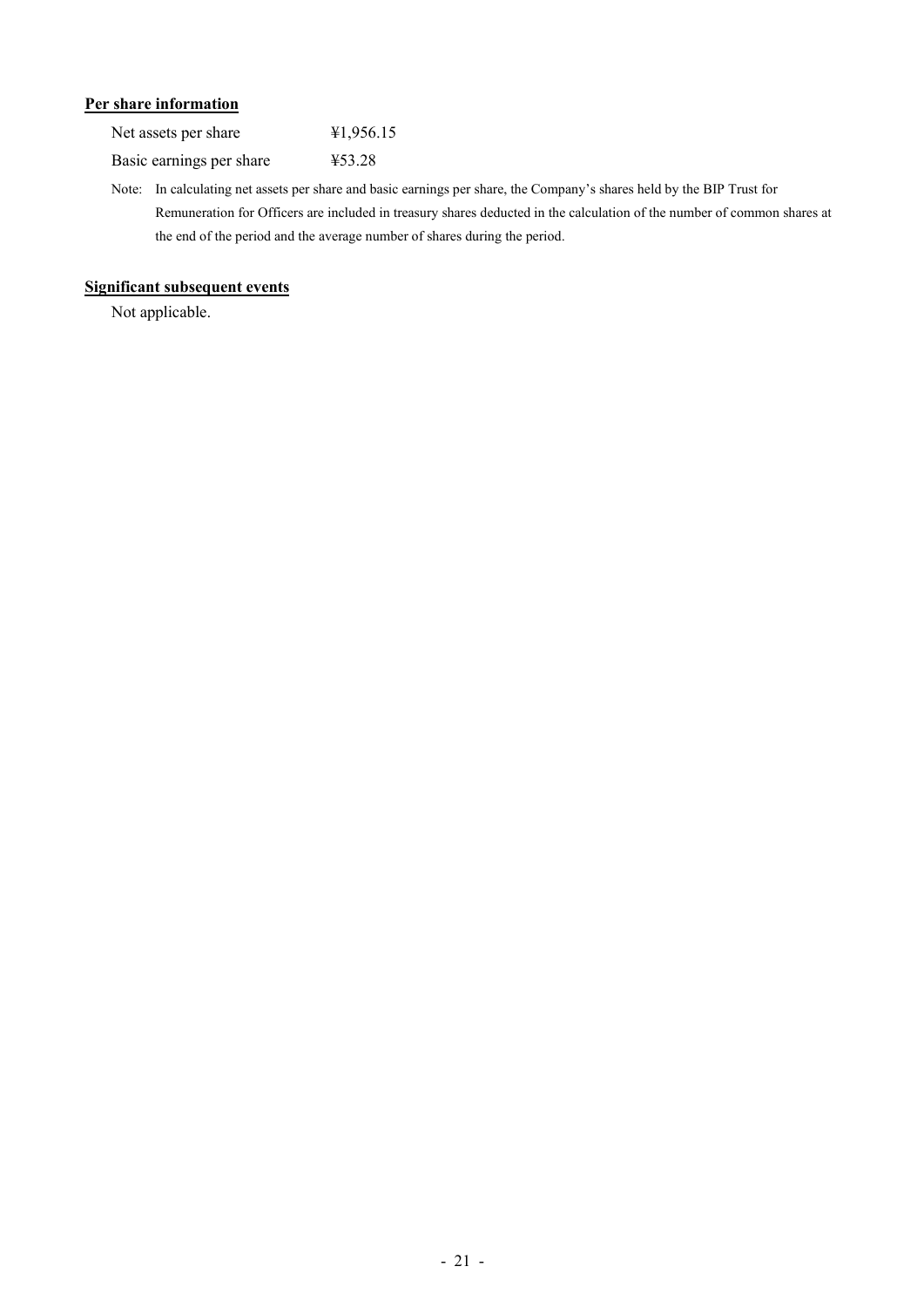[Notes to Non-consolidated Financial Statements]

# **Significant Accounting Policies**

- 1. Valuation basis and methods for assets
- (1) Valuation basis and methods for securities

Shares of subsidiaries and associates

Stated at cost determined by the moving average method.

Available-for-sale securities

Securities other than those with no market price, etc.

Stated at fair value (valuation differences are booked directly in a separate component of net assets, and cost of securities sold is determined by the moving average method).

Securities with no market price, etc.

Stated at cost determined by the moving average method.

(2) Valuation basis and methods for inventories

Stated at cost (balance sheet value is determined by the method of writing down the carrying amount based on profitability decline).

Finished goods and work in process

Stated at cost determined by the specific identification method for goods produced on order, and stated at cost determined by the moving average method for abrasives, etc.

Raw materials and supplies

Stated at cost determined by the progressive average inventory method for raw materials and supplies concerning the manufacture of goods produced on order, etc. and stated at cost determined by the moving average method for raw materials concerning the manufacture of abrasives, etc.

# 2. Accounting method for depreciation of non-current assets

(1) Property, plant and equipment (excluding leased assets)

The declining balance method is used. However, the straight-line method is used for buildings (excluding facilities attached to buildings) that were acquired on or after April 1, 1998, and facilities attached to buildings and structures that were acquired on or after April 1, 2016. Major useful lives are as follows:

| <b>Buildings</b>              | 15 to 50 years |
|-------------------------------|----------------|
| <b>Structures</b>             | 7 to 40 years  |
| Machinery and equipment       | 5 to 12 years  |
| Vehicles                      | 4 to 7 years   |
| Tools, furniture and fixtures | 2 to 15 years  |

(2) Intangible assets (excluding leased assets)

The straight-line method is used.

(3) Leased assets

The straight-line method is applied assuming the lease period as the useful life without residual value.

# 3. Accounting policy for provisions

(1) Allowance for doubtful accounts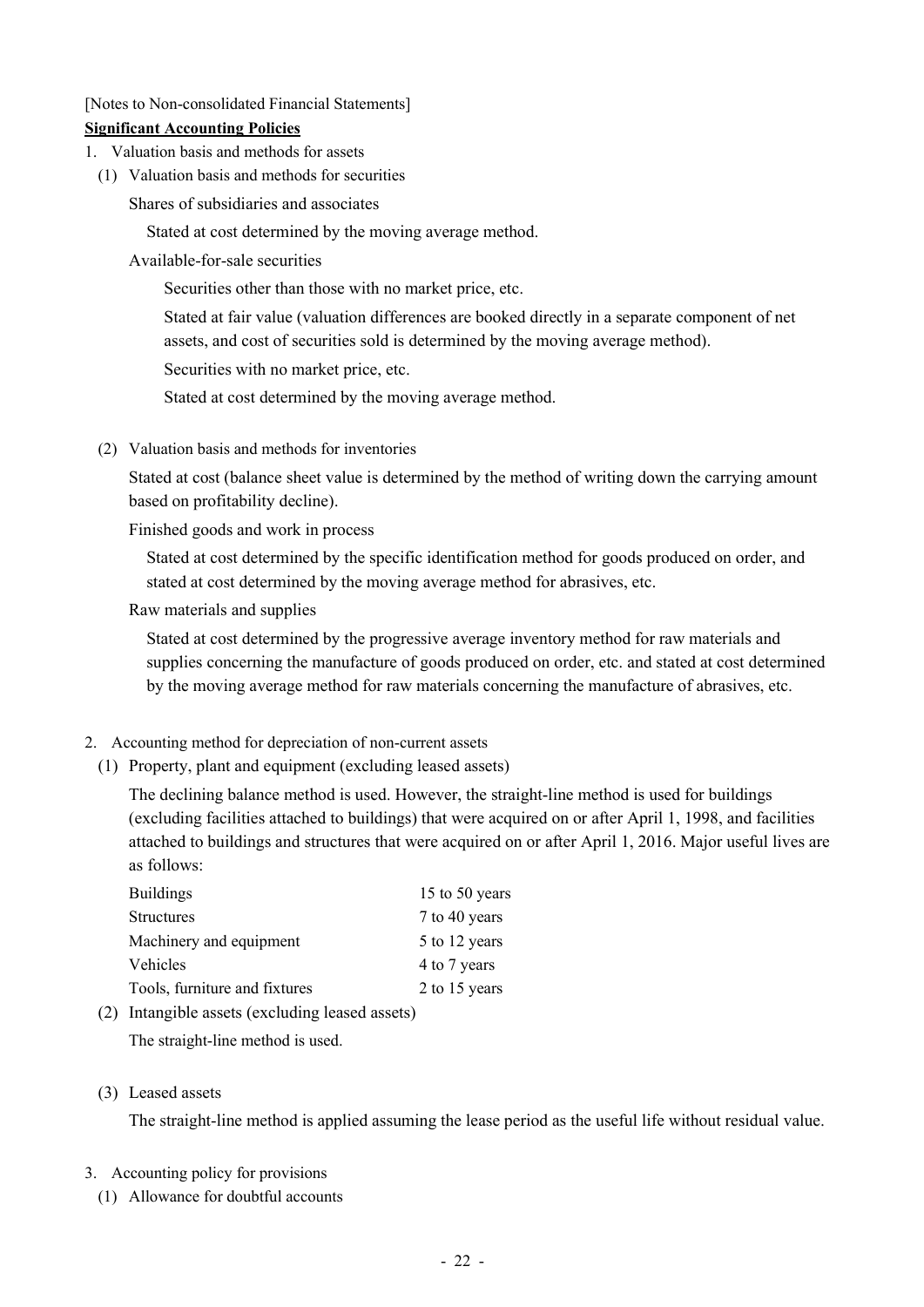To prepare for credit losses on receivables such as accounts receivable - trade and loans, an estimated uncollectable amount is provided at the amount estimated by either using the historical rate of credit loss for general receivables, or based on individual consideration of collectability for receivables such as highly doubtful receivables and distressed receivables.

(2) Provision for bonuses

To prepare for payment of bonuses for employees, the estimated amount of bonuses to be paid during the fiscal year under review is provided.

(3) Provision for bonuses for directors (and other officers)

To prepare for payment of bonuses for directors (and other officers), the estimated amount of bonuses to be paid during the fiscal year under review is provided.

(4) Provision for product warranties

To prepare for complaint processing expenses that may accrue during a fixed period after the delivery and acceptance inspection of plants and large machines supplied on order, etc., the amount of the said expenses estimated to accrue for net sales for the fiscal year under review is recorded on the basis of the ratio of the said expenses to net sales in the past.

(5) Provision for loss on orders received

To prepare for a future loss on order contracts, an estimated amount of loss on order contracts at the end of the fiscal year under review is provided.

(6) Provision for retirement benefits

To prepare for payment of retirement benefits for employees, projected retirement benefit obligations and plan assets at the end of the fiscal year are recorded based on deemed either accrued or realized amount at the end of the fiscal year under review.

Actuarial gains and losses are expensed using an amount obtained by proportionally dividing the said gains and losses by a fixed number of years (ten (10) years) within the average remaining service period of employees at the point of their accrual in the straight-line method from the fiscal year after the year of their accrual. However, actuarial gains and losses are recorded under investments and other assets as prepaid plan expenses in cases where plan assets that should be recognized in the fiscal year under review exceed the amount of retirement benefit obligations after the deduction of the said gains and losses, etc.

4. Accounting policy for revenue and expenses

The Company is engaged in the manufacturing and sales of equipment and devices (including renovations, installation, and maintenance, etc.) in its surface treatment business, foundry business, environmental business, and special machinery business, as well as in the manufacturing and sales of parts and consumables related to these equipment and devices. The main performance obligations in these businesses include the delivery of products and provision of services for the equipment and devices contracted with the customers, and the delivery of products in the case of parts and consumables.

Regarding equipment and devices, etc., parts, and consumables that do not require installation and on-site adjustments, revenue is recognized as transfer of control at the point at which the products contracted with the customer are delivered and services are provided. Furthermore, for the provision of products and services requiring installation and on-site adjustments, the product delivery, installation, and adjustments are recognized as a single performance obligation and revenue is recognized at the point at which final performance obligations for the on-site adjustments are completed.

For equipment and devices, the fabrication requirements based on customer specifications for large-scale plants and special machinery are extremely high and transferring them for use in other contracts is difficult. Therefore, the Company estimates the level of progress for performance obligations fulfilled over a set period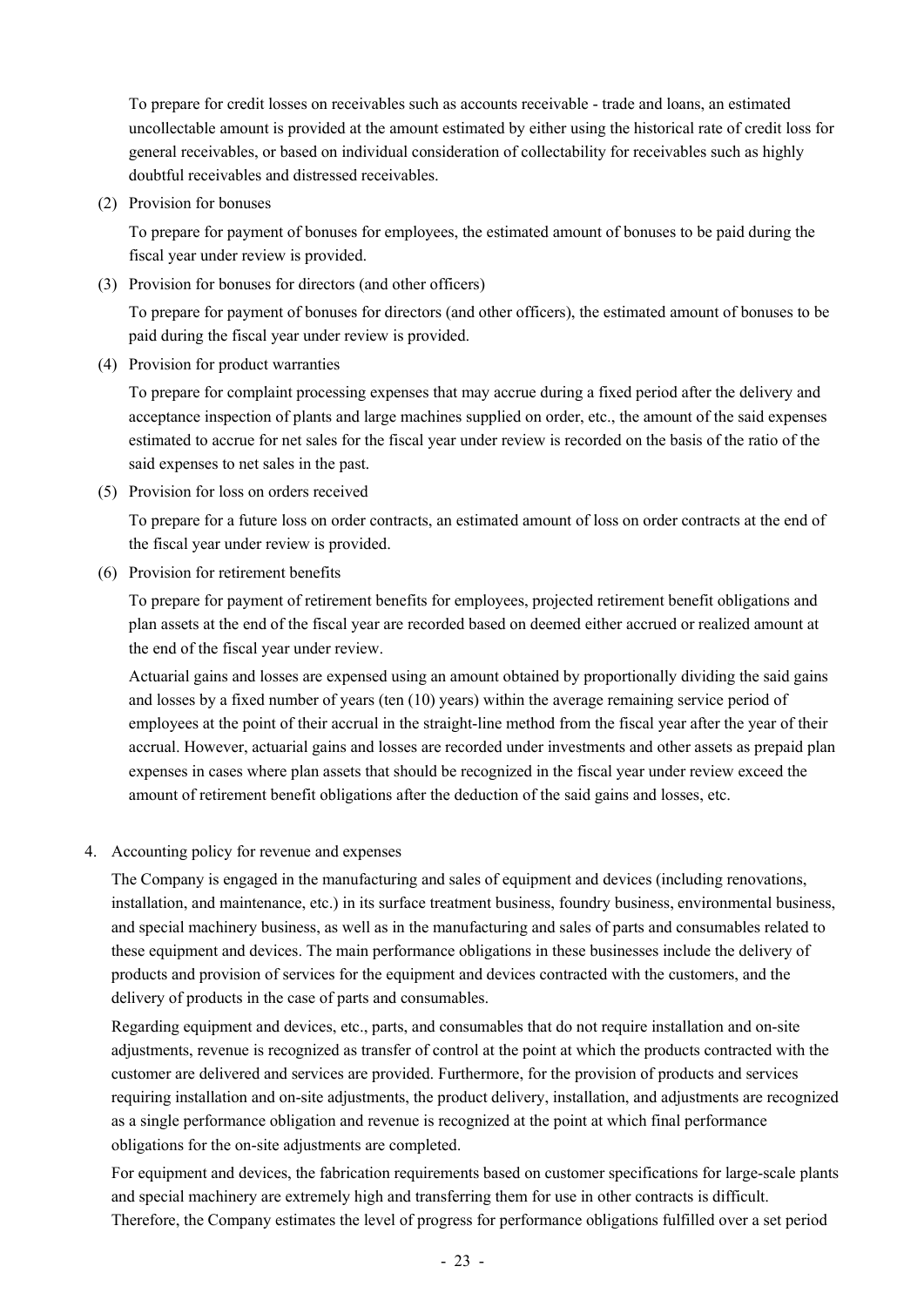and recognizes revenue over that set period. Where accrued costs for which the level of progress could not be reasonably estimated are expected to be recovered, the upper limit of revenue will be within the scope of the accrued costs. In cases where performance obligations are not fulfilled over a set period, revenue is recognized at the point that installation is complete as performance obligations fulfilled at a point in time.

For transaction considerations, the Group mainly requests advances from customers for the period from when the order is received until the performance obligations are fulfilled, or payment following the fulfillment of performance obligations. As payments following the fulfilment of performance obligations mostly come within one year of the point that performance obligations are fulfilled, they do not include important financial elements.

- 5. Other significant matters forming the basis of preparation of non-consolidated financial statements
	- (1) Accounting policy for translation of foreign currency assets and liabilities into Japanese yen

Monetary receivables and payables in foreign currencies are translated into Japanese yen at the spot exchange rate prevailing as of the end of the fiscal year, and exchange differences are accounted for as profit or loss.

(2) Method of hedge accounting

Deferred hedge accounting, a basic accounting method, is used. Appropriation is adopted for monetary receivables and payables in foreign currencies with forward exchange contracts fulfilling hedge accounting requirements, etc. Special treatment is used for interest rate swaps satisfying conditions for the said treatment.

6. Items related to changes in accounting methods

Application of Accounting Standard for Revenue Recognition, etc.

The Company has applied the "Accounting Standard for Revenue Recognition" (ASBJ Statement No. 29, March 31, 2020) and relevant ASBJ regulations from the beginning of the fiscal year under review, and it has recognized revenue at the time the control of promised goods or services is transferred to the customer at the amount expected to be received upon exchange of said goods or services. With the step, the Company changed the previous practice of recognizing revenue from certain transactions at a given point as an obligation fulfilled at the given point to the method of recognizing revenue based on the rate of progress, assuming such revenue to be an obligation fulfilled over a fixed period. Furthermore, in certain transactions, the Company combines multiple contracts with customers that can be judged to have the same commercial objective, considering them as one body, instead of separate goods or services.

The Company follows transitional handling prescribed in the proviso of Paragraph 84 of the Accounting Standard for Revenue Recognition regarding the application of the Accounting Standard for Revenue Recognition, etc., but there was no impact on the balance of retained earnings at the beginning of the fiscal year under review. There was also no impact on profits and losses in the fiscal year under review.

Furthermore, "accounts receivable – trade" included under "current assets" in the balance sheet as of the previous fiscal year has been included in "accounts receivable – trade" and "contract assets" from the fiscal year under review, and "advances received" included under "current liabilities" as of the previous fiscal year has been included in "contract liabilities" from the fiscal year under review.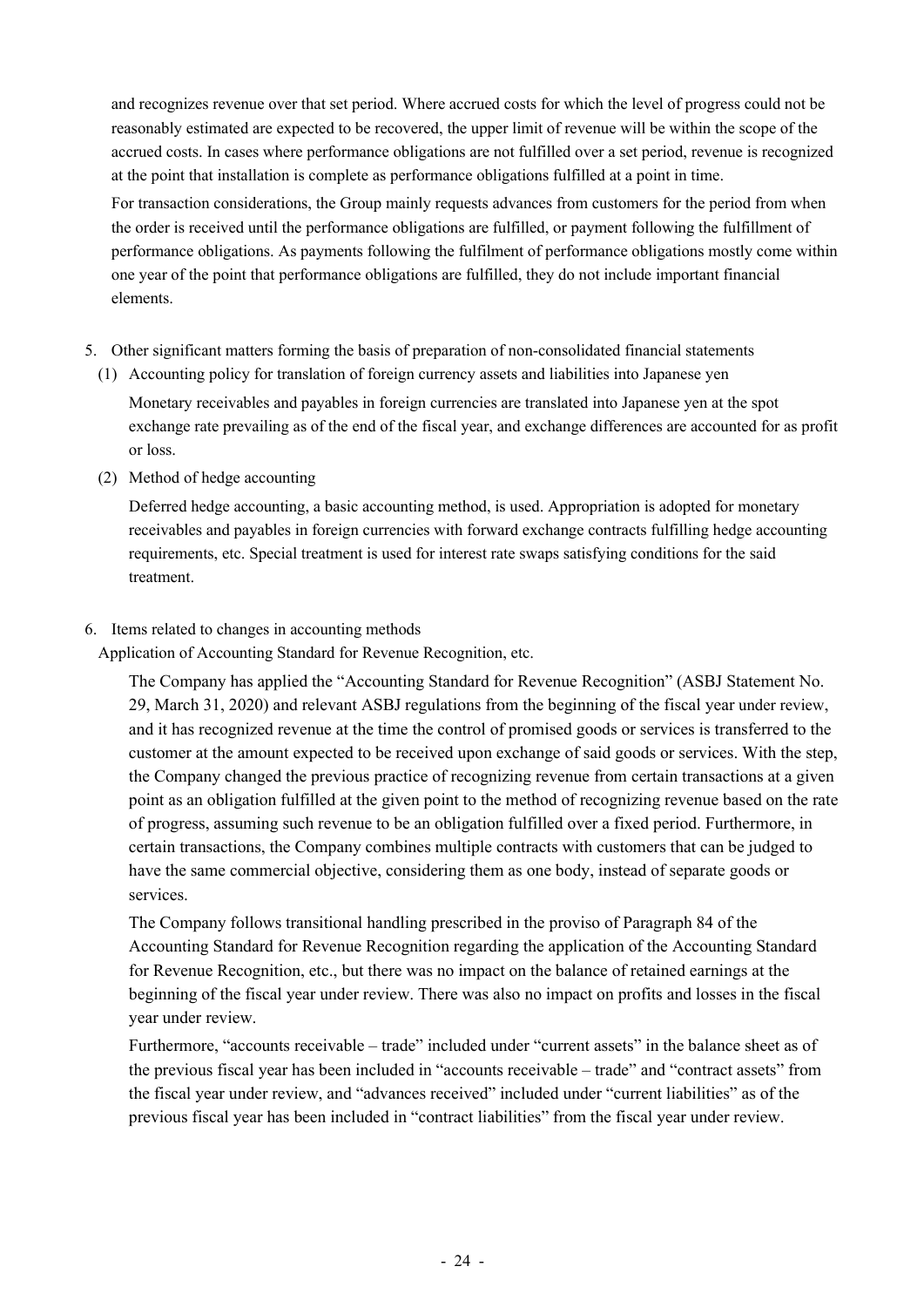7. Items related to revenue recognition

Because the same contents are provided in the notes to consolidated financial statements "7. Items related to revenue recognition," they have been abbreviated here.

8. Matters concerning accounting estimates

Revenue recognized over a set period

For contract work of equipment and devices, regarding performance obligations that are fulfilled over a set period, the progress ratio of the fulfillment of performance obligations is estimated, and revenue is recognized over time based on the level of progress completion.

In the fiscal year under review, net sales recognized as revenue over a set period totaled ¥16,447 million.

Net sales related to performance obligations that are fulfilled over a set period are calculated based on the total amount of revenue and progress ratio, and the progress ratio is calculated based on the ratio of the real manufacturing costs accrued through the end of the fiscal year under review against the estimated manufacturing costs.

Estimated manufacturing cost takes into consideration factors, such as project specifications, the state of cost accrued in similar projects in the past, and the degree of difficulty involved in projects. Changes from estimated manufacturing cost may arise due to facts that became known after the start of design, etc. The difference may significantly affect net sales in financial statements in cases where manufacturing cost that actually accrued differs from estimated manufacturing cost.

#### Order loss reserves

To prepare for future losses associated with contracts received, projected losses associated with contracts received at the end of the fiscal year under review are recorded as order loss reserves. The balance of order loss reserves at the end of the fiscal year under review was ¥105 million.

Of the projects for which the estimated manufacturing costs exceed the monetary value of orders, order loss reserves are calculated based on the amount of losses expected to be accrued from the next fiscal year onward.

Estimated manufacturing costs take into consideration factors, such as project specifications, the state of costs accrued in similar projects in the past, and the degree of difficulty involved in the projects. Changes from estimated manufacturing costs may arise due to facts that became known after the start of design, etc. The difference may significantly affect net sales in consolidated financial statements in the next fiscal year in cases where manufacturing costs that actually accrued differ from estimated manufacturing costs.

#### 9. Additional information

(Assumptions regarding the effects of COVID-19 used in accounting estimates)

In terms of the business environment surrounding the Company, while it is unclear when COVID-19 will end, vaccinations are making coexistence easier, and as a gradual economic recovery is expected, we forecast strong demand based on a production recovery centered on the manufacturing industry.

Amid these conditions, in forecasting performance in the next fiscal year, having considered the below state of orders, we assume that the trend of recovery will continue in the business environment.

Based on these certain assumptions, the impairment of non-current assets and the collectability of deferred tax assets, etc. are estimated.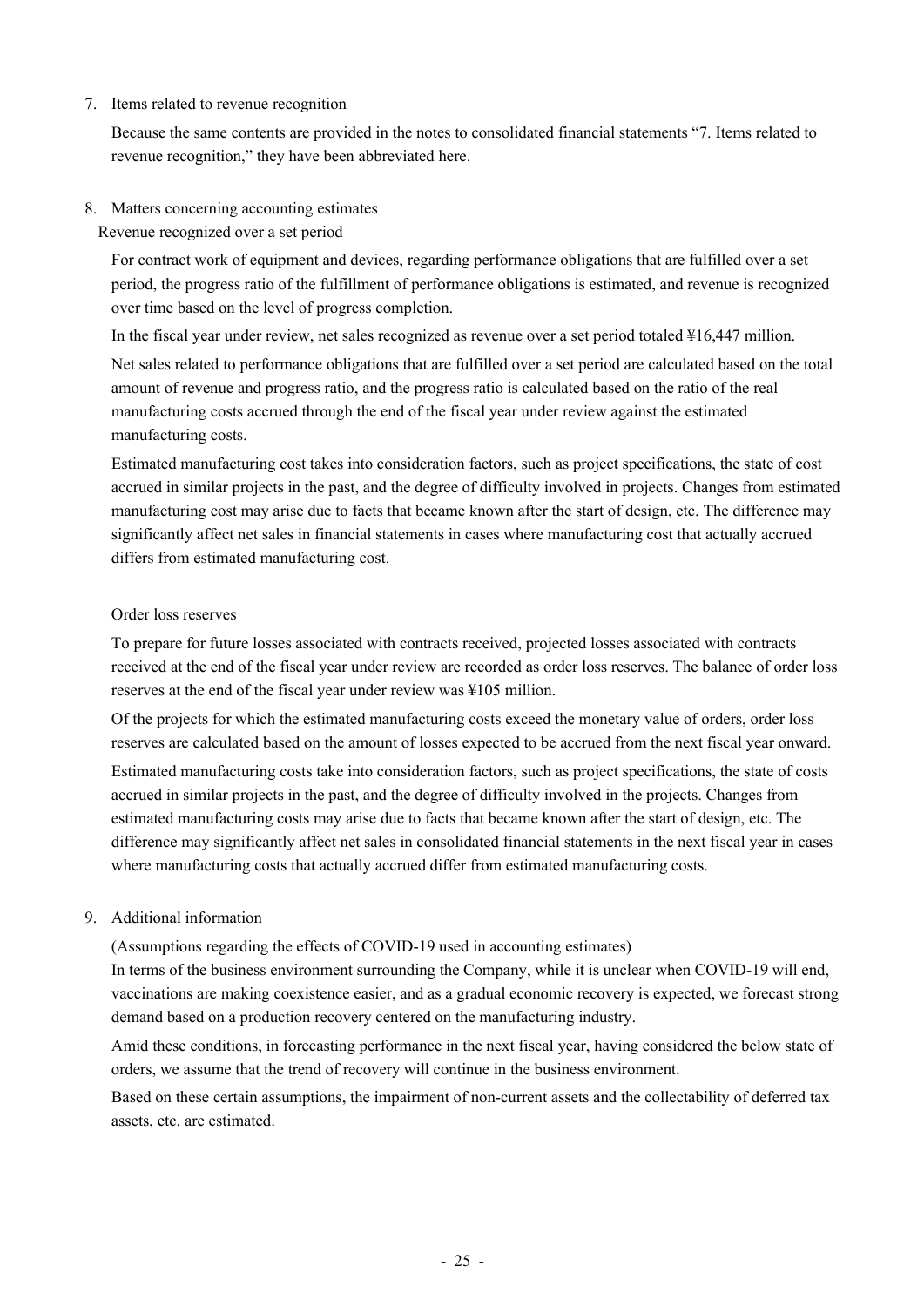#### **Non-consolidated balance sheet**

1. Accumulated depreciation of property, plant and equipment  $\text{\textsterling}26,687 \text{ million}$ 

2. Contingent liabilities

| Guarantees, etc. are provided for other companies' debts to financial institutions, etc. |                          |  |  |  |  |  |
|------------------------------------------------------------------------------------------|--------------------------|--|--|--|--|--|
| <b>MEIKIKOU</b> Corporation                                                              | ¥44 million              |  |  |  |  |  |
| SINTO S-PRECISION, LTD.                                                                  | $\text{\#}114$ million   |  |  |  |  |  |
| Heinrich Wagner Sinto Maschinenfabrik GmbH                                               | $\text{\#1,977}$ million |  |  |  |  |  |
| Sinto America, Inc.                                                                      | ¥611 million             |  |  |  |  |  |
| Qingdao Sinto Machinery Co., Ltd.                                                        | ¥11 million              |  |  |  |  |  |
| <b>FROHN GmbH</b>                                                                        | ¥131 million             |  |  |  |  |  |
| Sinto Bharat Manufacturing Private Limited                                               | $¥77$ million            |  |  |  |  |  |
| Total                                                                                    | ¥2,969 million           |  |  |  |  |  |
|                                                                                          |                          |  |  |  |  |  |

| 3. Monetary receivables from and payables to affiliated companies |                                     |
|-------------------------------------------------------------------|-------------------------------------|
| Short-term monetary receivables                                   | $44,741$ million                    |
| Long-term monetary receivables                                    | $41,895$ million                    |
| Short-term monetary payables                                      | $\text{\textsterling}2,253$ million |
| Long-term monetary payables                                       | $4792$ million                      |
|                                                                   |                                     |

4. Monetary payables to Directors  $\text{\#26 million}$ 

### **Non-consolidated Statement of Income**

| Volume of transactions with affiliated companies |                  |
|--------------------------------------------------|------------------|
| Volume of sales transactions                     |                  |
| Net sales                                        | $47,149$ million |
| Purchase of goods                                | $46,472$ million |
| Volume of non-sales transactions                 | $4795$ million   |

#### **Non-consolidated statement of changes in equity**

Class and number of treasury shares as of the end of the fiscal year under review

Common shares 1,367,284 shares Note: The number of treasury shares at the end of the fiscal year under review includes 165,200 shares of the Company held by the Trust.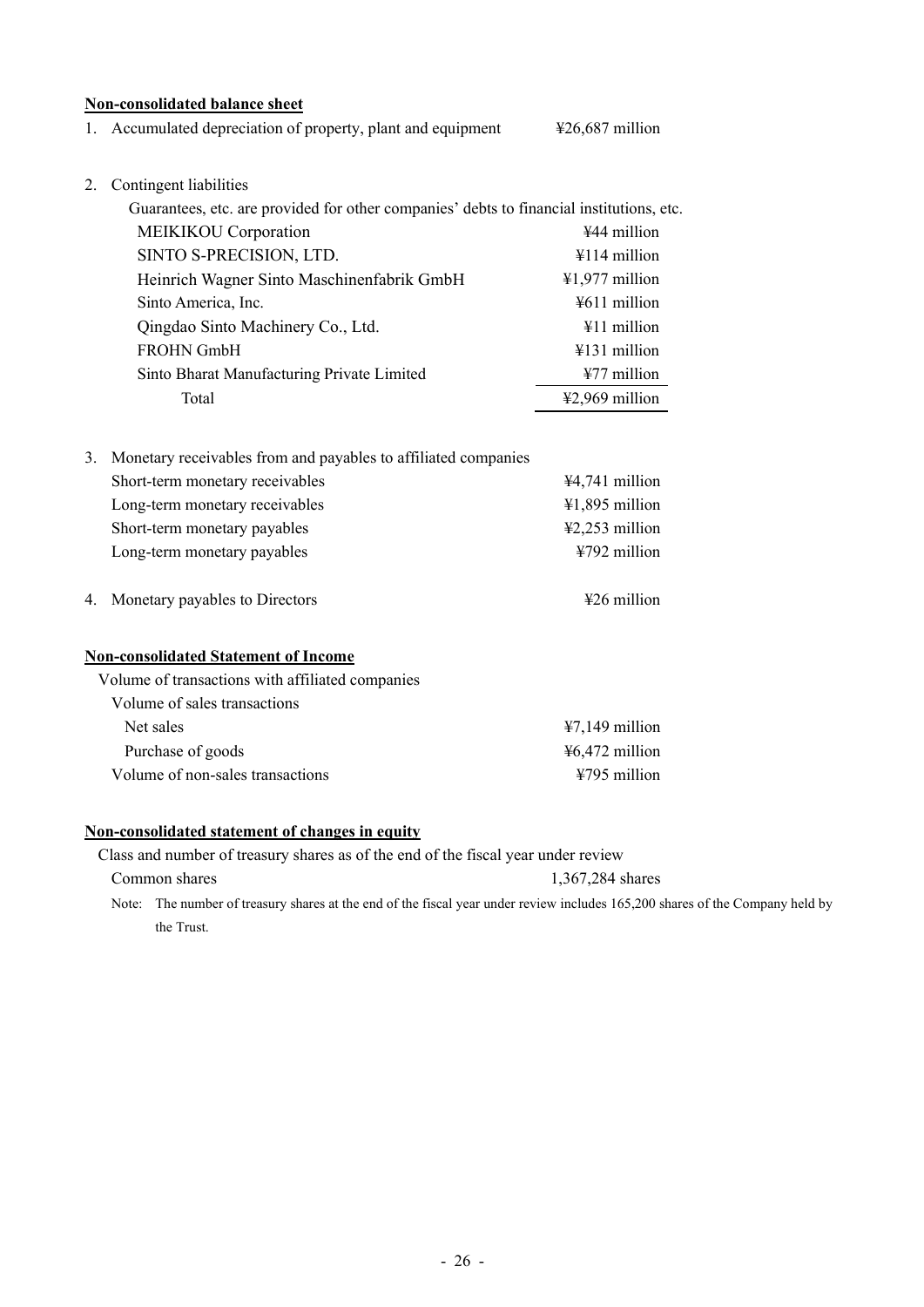# **Tax effect accounting**

Major components of deferred tax assets and liabilities

| Deferred tax assets                                           |                                     |  |  |  |
|---------------------------------------------------------------|-------------------------------------|--|--|--|
| Accrued expenses                                              | ¥78 million                         |  |  |  |
| Allowance for doubtful accounts                               | $4308$ million                      |  |  |  |
| Provision for bonuses                                         | $4360$ million                      |  |  |  |
| Provision for product warranties                              | ¥80 million                         |  |  |  |
| Investment securities                                         | ¥504 million                        |  |  |  |
| Shares of subsidiaries and associates                         | $\text{\textsterling}2,167$ million |  |  |  |
| Property, plant and equipment                                 | $4103$ million                      |  |  |  |
| Other                                                         | ¥284 million                        |  |  |  |
| Subtotal                                                      | $43,888$ million                    |  |  |  |
| Valuation allowance                                           | $\frac{1}{2}(3,187)$ million        |  |  |  |
| Total                                                         | ¥700 million                        |  |  |  |
| Deferred tax liabilities                                      |                                     |  |  |  |
| Reserve for tax purpose reduction entry of non-current assets | $\frac{1}{2}(97)$ million           |  |  |  |
| Valuation difference on available-for-sale securities         | $\frac{1}{2}(5,192)$ million        |  |  |  |
| Prepaid pension costs                                         | $\frac{1}{2}$ (351) million         |  |  |  |
| Total deferred tax assets                                     | $\frac{1}{2}(5,641)$ million        |  |  |  |
| Net deferred tax liabilities                                  | $\frac{1}{4}(4,940)$ million        |  |  |  |

#### Transactions with the related party

Subsidiaries and associates

(Millions of yen)

| Type       | Name of the<br>company, etc.                                                           | Percentage of<br>voting rights,<br>etc. held (held<br>by others) $(\% )$ | Relationship with<br>the related party | Details of<br>transaction | Transaction<br>amount    | Account | Ending<br>balance |
|------------|----------------------------------------------------------------------------------------|--------------------------------------------------------------------------|----------------------------------------|---------------------------|--------------------------|---------|-------------------|
|            | Heinrich Wagner                                                                        | (Voting rights,                                                          | Debt guarantee                         | Debt guarantee            | 1,977                    |         |                   |
| Subsidiary | etc. held)<br>Sinto<br>Indirectly at the<br>Maschinenfabrik<br>GmbH<br>rate of $100\%$ | Concurrent service<br>of officers                                        |                                        |                           | Short-term<br>borrowings | 657     |                   |
|            |                                                                                        | Borrowing of funds                                                       | Borrowing of<br>funds                  | 1,317                     | Long-term<br>borrowings  | 659     |                   |

Note: Business terms and policies for their decision, etc.

The debt guarantees to Heinrich Wagner Sinto Maschinenfabrik GmbH are for advance guarantees, etc. received by the company from banks, and no guarantee fees have been received. Furthermore, the borrowing of funds is decided by considering market interest rates, etc.